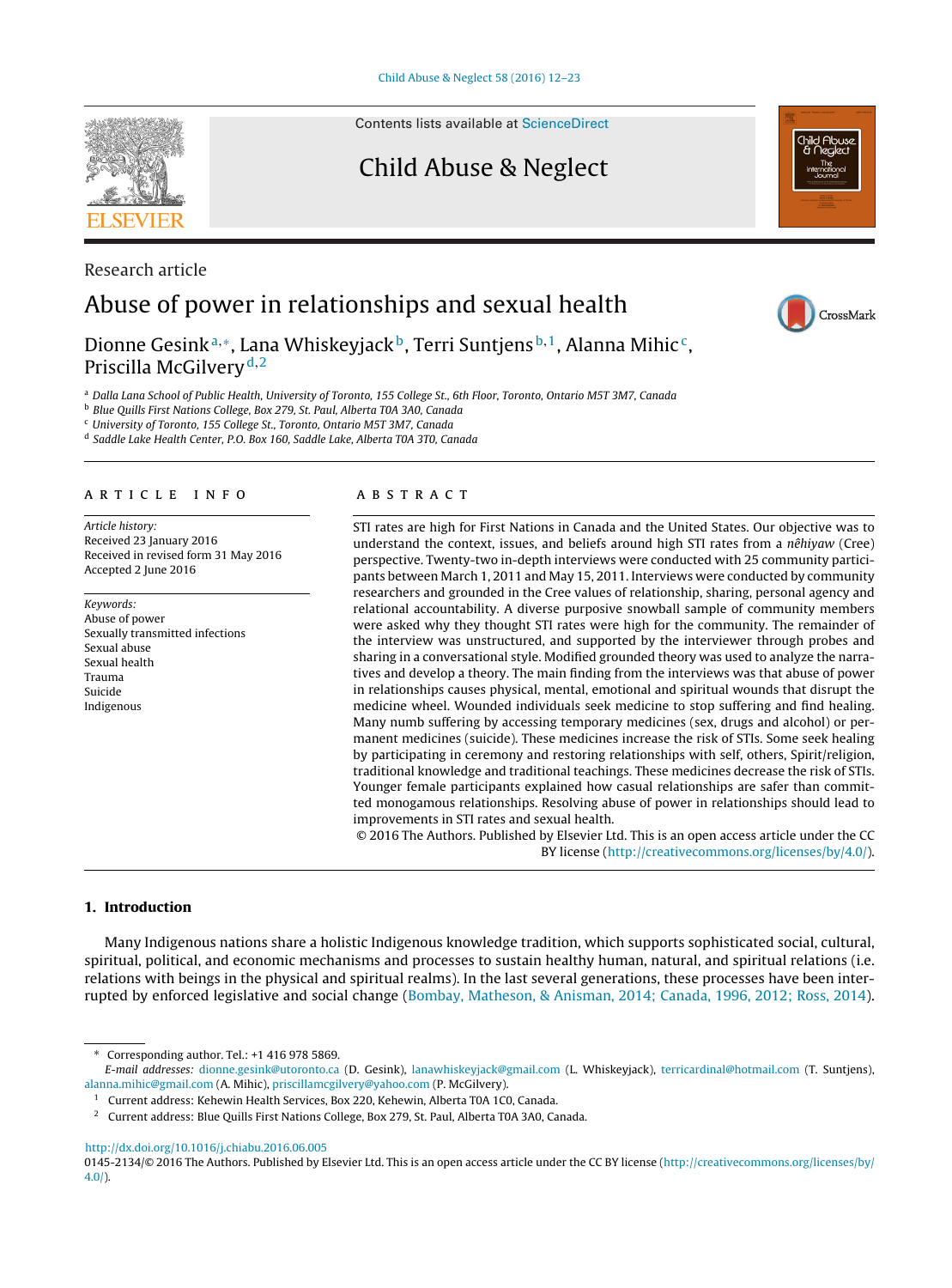In that same period, Indigenous nations have experienced disparities in many social and health indicators [\(Adelson,](#page-9-0) [2005\),](#page-9-0) including disproportionately high rates of human immunodeficiency virus (HIV) [\(Newman,](#page-10-0) [Woodford,](#page-10-0) [&](#page-10-0) [Logie,](#page-10-0) [2012;](#page-10-0) [Shea](#page-10-0) et [al.,](#page-10-0) [2011\)](#page-10-0) and other sexually transmitted infections (STIs) [\(de](#page-10-0) [Ravello,](#page-10-0) [Everett](#page-10-0) [Jones,](#page-10-0) [Tulloch,](#page-10-0) [Taylor,](#page-10-0) [&](#page-10-0) [Doshi,](#page-10-0) [2014;](#page-10-0) [Eitle,](#page-10-0) [Greene,](#page-10-0) [&](#page-10-0) [Eitle,](#page-10-0) [2015;](#page-10-0) [Kaufman](#page-10-0) et [al.,](#page-10-0) [2007;](#page-10-0) [Minichiello,](#page-10-0) [Rahman,](#page-10-0) [&](#page-10-0) [Hussain,](#page-10-0) [2013;](#page-10-0) [Winscott,](#page-10-0) [Taylor,](#page-10-0) [&](#page-10-0) [Kenney,](#page-10-0) [2010\).](#page-10-0)

HIV rates reported for Indigenous peoples in Canada are higher than those reported for Indigenous peoples in Australia and New Zealand [\(Shea](#page-11-0) et [al.,](#page-11-0) [2011\).](#page-11-0) Within Canada, HIV rates reported for First Nations are higher than those reported for the general population ([Archibald,](#page-9-0) [Sutherland,](#page-9-0) [Geduld,](#page-9-0) [Sutherland,](#page-9-0) [&](#page-9-0) [Yan,](#page-9-0) [2003;](#page-9-0) [Duncan](#page-9-0) et [al.,](#page-9-0) [2011;](#page-9-0) [Spittal](#page-9-0) et [al.,](#page-9-0) [2007\).](#page-9-0) The majority of reported HIV cases among First Nations are women [\(Cedar](#page-10-0) [Project,](#page-10-0) [Mehrabadi,](#page-10-0) et [al.,](#page-10-0) [2008;](#page-10-0) [Shea](#page-10-0) et [al.,](#page-10-0) [2011\),](#page-10-0) while the majority of reported HIV cases among the general population are men. These gender differences reflect differences in the HIV epidemic, which predominantly affects heterosexual and intravenous drug user subpopulations ([Duncan](#page-10-0) et [al.,](#page-10-0) [2011\)f](#page-10-0)or First Nations and men-who-have-sex-with-men for the general population. The differences in affected populations suggest that gender and culture specific interventions are needed to prevent the HIV epidemic from widening ([Shea](#page-11-0) et [al.,](#page-11-0) [2011\).](#page-11-0)

Little was known about the HIV situation for the Saddle Lake Cree Nation, an Indigenous community in Alberta, Canada, with high rates of STIs, teen pregnancy, drug use, and gang activity; factors indicating vulnerability to rapid spread of HIV. In 2009, the Health Director for Saddle Lake formed our research team. Our objective was to understand the context, issues, and beliefs around high STI rates from a nêhiyaw (meaning Cree, in Cree) perspective. We used Indigenous methodology [\(Kovach,](#page-10-0) [2009;](#page-10-0) [Wilson,](#page-10-0) [2008\)](#page-10-0) grounded in nehiyaw epistemology ([Kovach,](#page-10-0) [2009\)](#page-10-0) that everyone and everything is related. Our intention was to use the results to inform community-based HIV prevention interventions centered around restoring balance to sexual health.

## **2. Methods**

#### 2.1. Design

This qualitative study used in-depth interviews to explore why STI rates were high in the community.

#### 2.2. Theoretical framework

We used grounded theory ([Charmaz,](#page-10-0) [2014\)](#page-10-0) informed by one of the core principles of nêhiyaw Natural Law – wahkohtowin. wahkohtowin means everything – flying beings, swimming being, standing beings, still beings, four-leggeds and two-leggeds – is related [\(BearPaw](#page-9-0) [Legal](#page-9-0) [Education](#page-9-0) [and](#page-9-0) [Resource](#page-9-0) [Centre,](#page-9-0) [2004\).](#page-9-0) nêhiyaw believe individuals, communities and societies, ecologies and environments are all interrelated, interdependent and connected and therefore healthier following the teachings of wahkohtowin. The medicine wheel ([Dapice,](#page-10-0) [2006\)](#page-10-0) is a pan-First Nations model of wahkohtowin and provides direction on how to live a healthy life ([Fig.](#page-2-0) 1). The medicine wheel represents how an individual has four aspects of self that are developed while passing through four stages of life. Physical and spiritual are opposite along the same axis as are mental and emotional as these aspects balance each other. These aspects touch each other at the center of the circle to show that all aspects come together to one. Clockwise movement around the wheel, starting in the east, shows: (1) the flow through the various stages of life from child to elder, (2) the flow of relationships, responsibility, and knowledge between people for each stage of life, and (3) the aspects and values being most actively developed at a given stage of life. It is believed that if a stage is missed or skipped in the sequence, the individual must go back later in life and live through that developmental stage.

The research team used the teachings of wahkohtowin and the medicine wheel as reminders that: everything is related; sexual health should be considered from physical, mental, emotional and spiritual perspectives; sexual health means taking care of one's body, mind, and spirit and being wise about with whom we share ourselves intimately; sexual relations is about the people we have sex with and those power dynamics; STIs are but one indicator ofthe health of our sexual relations and our sexual selves; and finally, understanding, restoring and maintaining sexual health requires a holistic life-course approach. In these ways, wahkohtowin and the medicine wheel were used to inform participant recruitment, interview conversation and probes, data analysis and interpretation of the results.

### 2.3. Setting

onihcikiskowapowin, meaning "shadow on the lake", is also known as the Saddle Lake Cree Nation, and is located in Treaty 6 region in Alberta. Saddle Lake is one of the larger First Nations communities in Canada with 9474 registered band members in July 2011 and 6026 members living on reserve (Indian and Northern Affairs Canada). The original language is Plains Cree, Y dialect. Data collected for this project are owned by the Saddle Lake community and stewarded by the University of Toronto in accordance with principles of Indigenous community ownership, control, access and possession (OCAP; <http://fnigc.ca/ocap.html> accessed May 31, 2016). Ethical review was conducted and maintained with both Blue Quills First Nations College and the University of Toronto.

Aband council resolution was passed in 2009 approving collaboration between Saddle Lake Cree Nation and the University of Toronto. Our research team comprised Cree community members (also referred to as community partners), some of whom worked at the health center on-reserve or the local First Nations College or were otherwise employed in/around the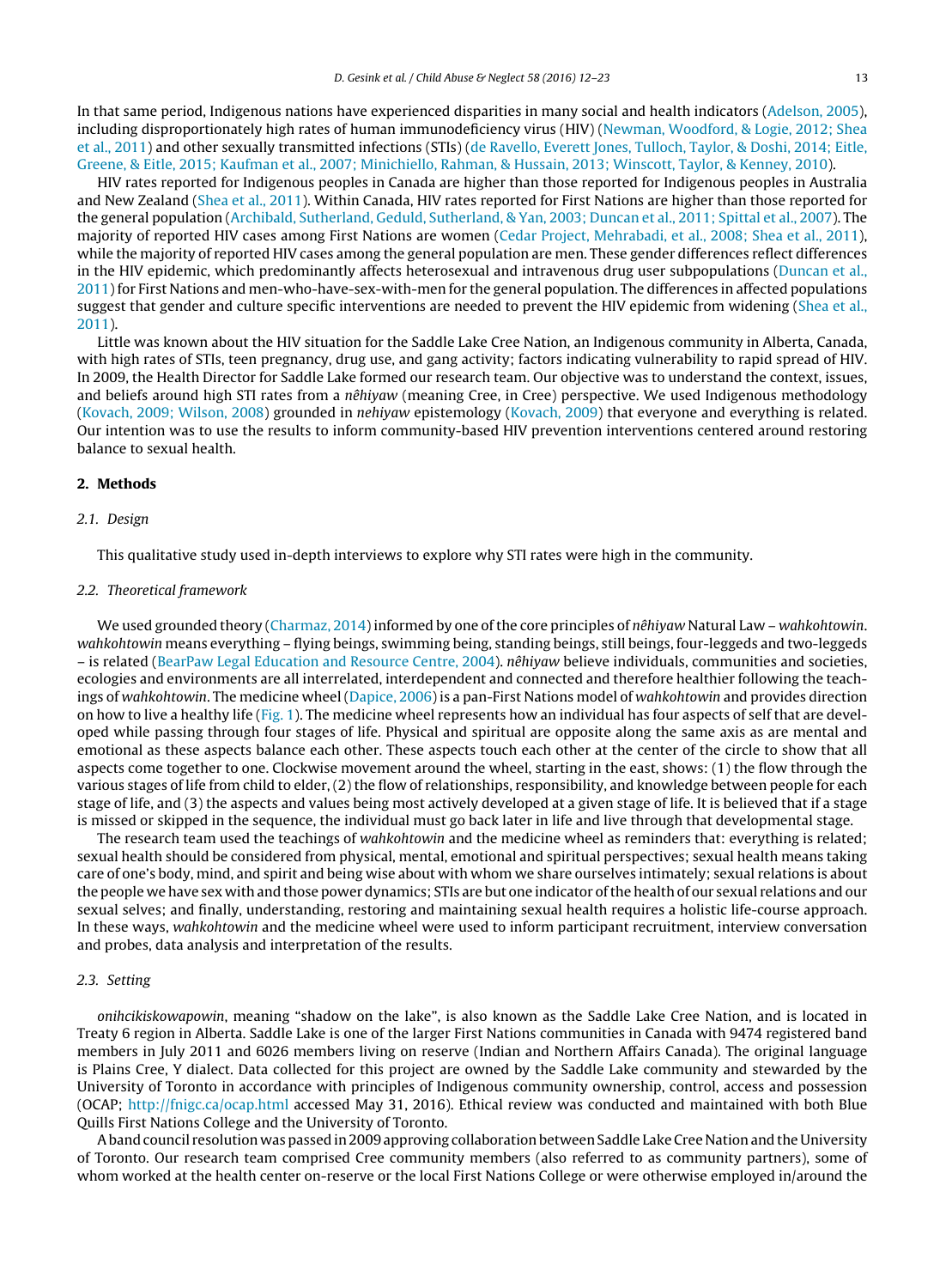<span id="page-2-0"></span>

**Fig. 1.** The medicine wheel as a model for health and development.

community, or unemployed, as well as two non-Cree western researchers from the University of Toronto. There was some turn-over in community partners over the six-year life of this project; however, two community partners and two non-Cree partners remained constant. The research team was advised by elders, the community health board and ad hoc advisory groups as needed. Cree and non-Cree partners co-led the research as part of the decolonizing and indigenizing research agenda. Community-identified research questions and methods were given priority. The research process was grounded in ceremony and followed Cree protocols as dictated by the culture, elders and Chief and Council. Specific protocols are described when relevant to the methods.

#### 2.4. Recruitment and participants

Cree research protocol and ethics ([Blue](#page-9-0) [Quills](#page-9-0) [First](#page-9-0) [Nations,](#page-9-0) [2009\)](#page-9-0) dictates that a knowledge seeker (researcher) work on their relationship with a knowledge keeper (community participant) before asking for knowledge ([Kovach,](#page-10-0) [2009;](#page-10-0) [Wilson,](#page-10-0) [2008\).](#page-10-0) Therefore, our community interviewers led recruitment. First, they thought of all the people in the community that they knew were knowledgeable about sexual health and STIs [\(Fig.](#page-3-0) 2). Next, from this group, they thought about who would be comfortable talking with them about sexual health and STIs. From this subgroup, they identified those community members with whom they were comfortable talking about sexual health and STIs. Interviewers invited a diverse sample of those knowledgeable community members (hereafter called community participants) to participate in our study as our seed sample [\(Fig.](#page-3-0) 2). Community participants were welcome to bring anyone else they thought should attend the conversation and were asked at the end of the interview if there was anyone else who should be interviewed. Inclusion criteria were: being 18 years old or older, an active member of the Saddle Lake community and comfortable talking about sexual health and STIs – topics otherwise considered taboo in the community, especially, sexual health.

# 2.5. Data collection

In-depth interview methods were developed as a collaboration between Cree interviewers and non-Cree research partners. In-depth interview methods were grounded in the Cree values of relationship, sharing, personal agency and relational accountability ([Kovach,](#page-10-0) [2009;](#page-10-0) [Wilson,](#page-10-0) [2008\).](#page-10-0) Cree interviewers showed and explained STI statistics to community participants and then asked why the participant(s) thought STI rates were high for the community. The remainder of the interview was unstructured, where discussion was supported by the Cree interviewer through probes and sharing in a conversational style. This method is consistent with a narrative approach in health behavior and health psychology ([Chadwick,](#page-10-0) [Cooper,](#page-10-0) [&](#page-10-0) [Harries,](#page-10-0) [2014;](#page-10-0) [Murray,](#page-10-0) [1997,](#page-10-0) [2000;](#page-10-0) [Riessman,](#page-10-0) [2008\)](#page-10-0) and Indigenous methodology, which honors sharing stories as a means of knowing, and values conversation as a method of gathering knowledge ([Kovach,](#page-10-0) [2009\).](#page-10-0) A narrative approach to data collection was also used to allow nêhiyaw perceptions, beliefs, observations and experiences to be in the foreground.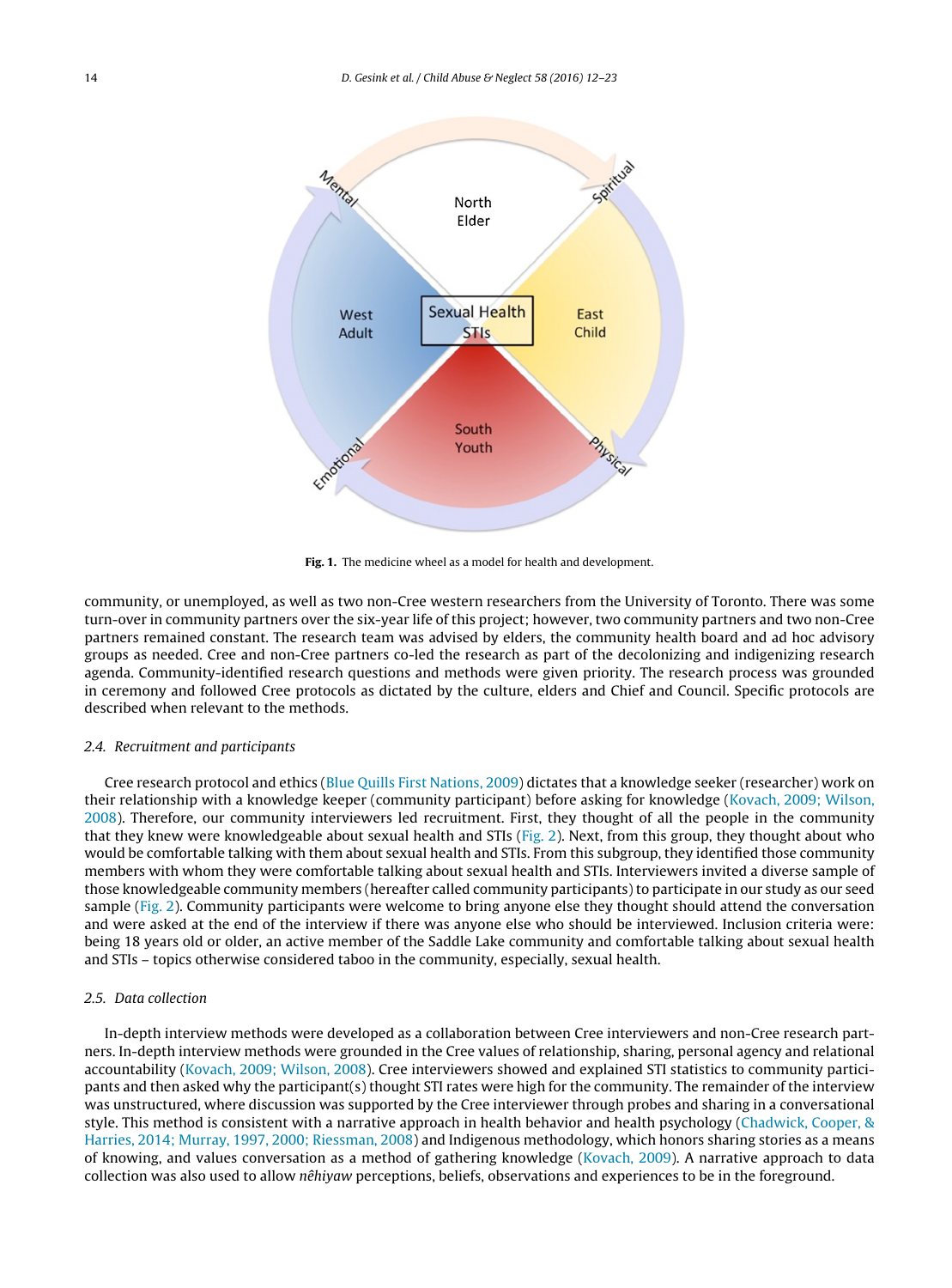#### **All Community Members**

<span id="page-3-0"></span>Adults Knowledgeable about Sexual Health in the Community

Adults Comfortable Talking with Interviewer about Sexual Health

Interviewer Comfortable Talking about Sexual **Health with Potential Participant** 

Agreed to be Interviewed + Snowball Sample

**Fig. 2.** Participant recruitment and selection strategy to build diverse purposive sample.

Interviews took place at a safe location selected by the participant(s) and agreed upon by the Cree interviewer. Following Cree protocols, all participants were offered tobacco during the consent process. One Cree interviewer tied prayer ribbons around her voice recorder to show her connection to ceremony and truth-telling, and to signal her commitment to safety, honesty, and confidentiality. Interviews ranged in duration from one to five hours, depending on the accompanying activity  $(e.g.$  visiting vs running errands) and the time needed for the participant(s) to fully develop and share their story, perceptions and observations [\(Green](#page-10-0) [&](#page-10-0) [Thorogood,](#page-10-0) [2009\).](#page-10-0)

Interviews were conducted in English primarily, though some Cree speakers used Cree intermittently during the interview. Our community interviewers were capable when speaking Cree, though not fluent, and could either follow or ask for clarification as needed. Interviews were voice recorded and transcribed by each Cree interviewer. Cree language was translated into English during transcription. Interviews were conducted until theoretical saturation was reached, meaning no new information emerged during subsequent interviews and our theory was well developed. Theoretical saturation was identified using an iterative and constant comparative approach ([Creswell,](#page-10-0) [2013;](#page-10-0) [Glaser](#page-10-0) [&](#page-10-0) [Strauss,](#page-10-0) [1967\).](#page-10-0) Participants were acknowledged for their time and contribution with a financial honorarium.

### 2.6. Data analysis

We conducted an inductive thematic analysis with a focus on the content of the Cree participant interviews. We also looked beyond the literal content to the meaning underlying the words used, ideas and interpretations that participants themselves may not have noticed or been aware ofto build a theory describing why STI rates might be high in the community [\(Charmaz,](#page-10-0) [2014;](#page-10-0) [Corbin](#page-10-0) [&](#page-10-0) [Strauss,](#page-10-0) [1990\).](#page-10-0)

Four research team members (two Cree interviewers and two non-Cree researchers) read, re-read and open coded transcripts to identify semantic codes that could be grouped later into concepts or themes. All four team members met for 3 days to review codes and identify priority themes. Subsequently, one non-Cree researcher continued the analysis searching for, reviewing and defining subthemes, themes, and an overarching narrative and theory. Hyper-RESEARCH version 7.3.2 (ResearchWare Inc., Randolph, MA, 2015) was used to manage and analyze transcripts and codes.

Reliability was increased by sharing the initial coding among four team members, cross-checking and reconciling coding differences during analysis ([Creswell,](#page-10-0) [2013\).](#page-10-0) We supported our theory by providing thick description in the form of illustrative passages quoted verbatim from transcripts and contextualized so they are meaningful to outsiders. Indigenous methodology expects that knowledge be shared in the context and way it was shared with the knowledge seeker; therefore, our passages are lengthy in efforts to keep the knowledge intact. Passages are presented anonymously to protect the identity of the speaker given the small size of the community.

Validity was increased by involving both Cree and non-Cree partners in the analysis, spending prolonged time in the community, seeking negative or discrepant information during analysis that might challenge interpretations, and listening to community feedback for agreement with, or reinterpretation of, study findings after returning results to the community [\(Creswell,](#page-10-0) [2013\).](#page-10-0)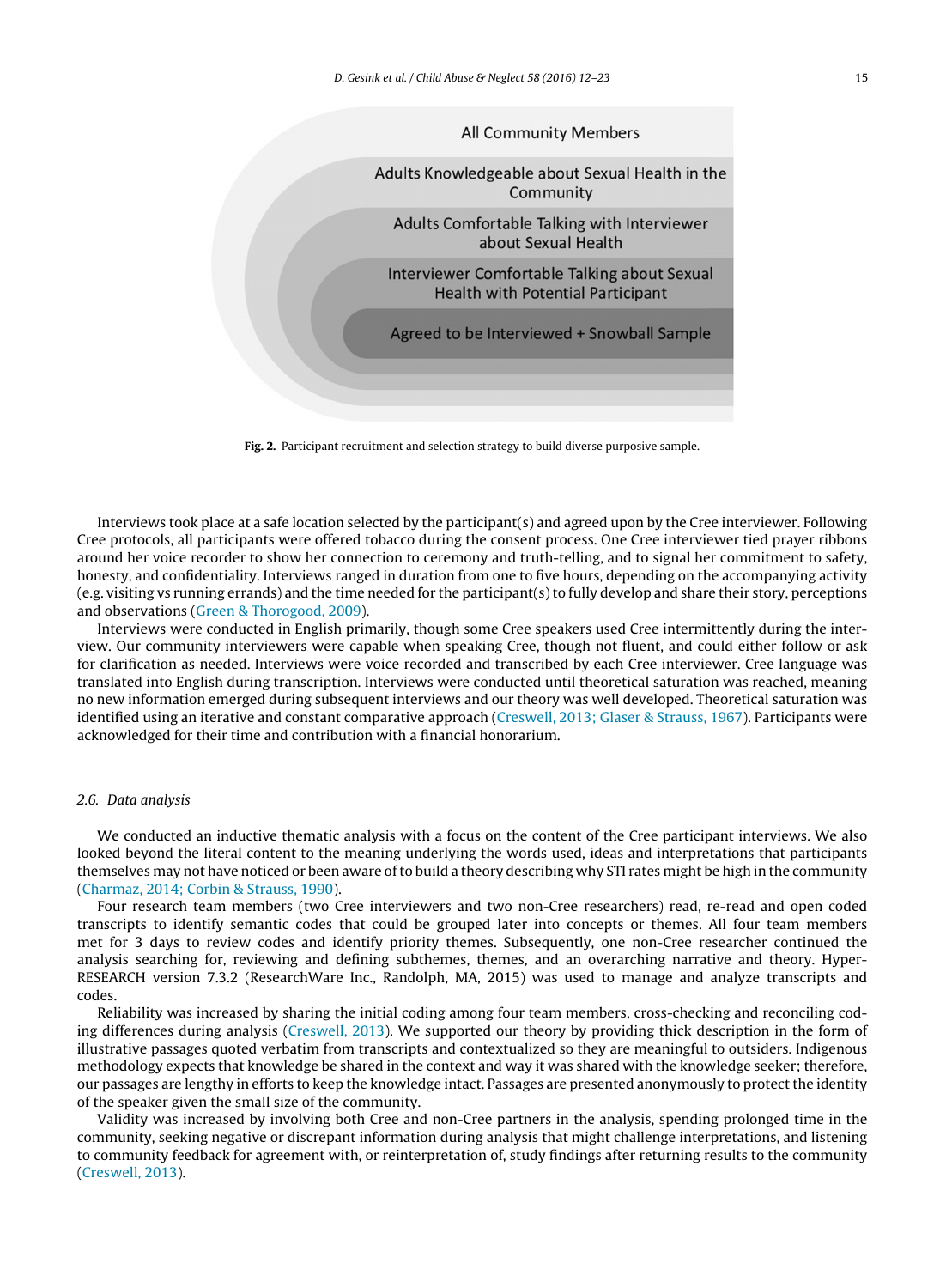# <span id="page-4-0"></span>**3. Results**

Twenty-two in-depth interviews were conducted with 25 community participants between March 1, 2011 and May 15, 2011. Community participants were a balance of men and women, ranging in age from 18 to 65 years, living on-reserve and off-reserve, employed and unemployed, and working in health or other fields or retired.

Two storylines dominated participant narratives when community members were asked why STI rates were high: one about abuse of power in relationships and the other about addiction. This manuscript will focus on abuse of power in relationships. Participants also provided ideas about how to restore balance to sexual health, which are integrated as they relate to abuse of power in relationships and STIs.

All community participants responded to the question "Why are STI rates high for Saddle Lake?" with first-hand accounts of abuse, violence, and trauma, including personal experience with childhood sexual abuse, physical abuse, or forced sex as an adolescent or adult, or witnessing physical, sexual, gang, or lateral abuse or violence. All participants had experienced some form of cultural violence. Several participants recounted detailed traumatic memories, especially around personal violation and violence, though none disclosed currently being in an abusive relationship. Some relived past traumas during their narrative, reflecting their healing process. Community members did not look for new ways, but rather traditional ways to reduce STIs and restore sexual health. They also shared visions of a healthier future.

Our theory is a narrative that abuse of power in relationships is occurring at the dyad, kinship, intergenerational, communal, societal and system levels. Abuse and violence not only cause physical wounds, but also mental, emotional and spiritual wounds [\(Fig.](#page-2-0) 3). These wounds disrupt movement around the medicine wheel (Fig. 1), thereby inhibiting living a good life and being healthy. People who are wounded seek medicine (Fig. 3). In Cree ways of knowing, there are helpful medicines and harmful medicines, and most medicines can both heal and harm depending on how they are administered or used. Wounded people who focus on ending pain and suffering most easily find medicine in the form of sex, drugs, and alcohol. These medicines temporarily relieve pain and suffering but can cause harm and increase the risk of STIs. In extreme cases, some individuals will end their abuse, pain and suffering permanently by ending their life (suicide). Wounded people who focus on true healing focus on the medicine provided by ceremony, traditional ways, and wahkohtowin – restoring relationships, which are believed to decrease the risk of STIs (Fig. 3). Each element of this theory is detailed below.



**Fig. 3.** Model describing the theorized relationship between abuse of power in relationships and STI rates based on in-depth interviews with Cree community members from Saddle Lake, Alberta, 2011.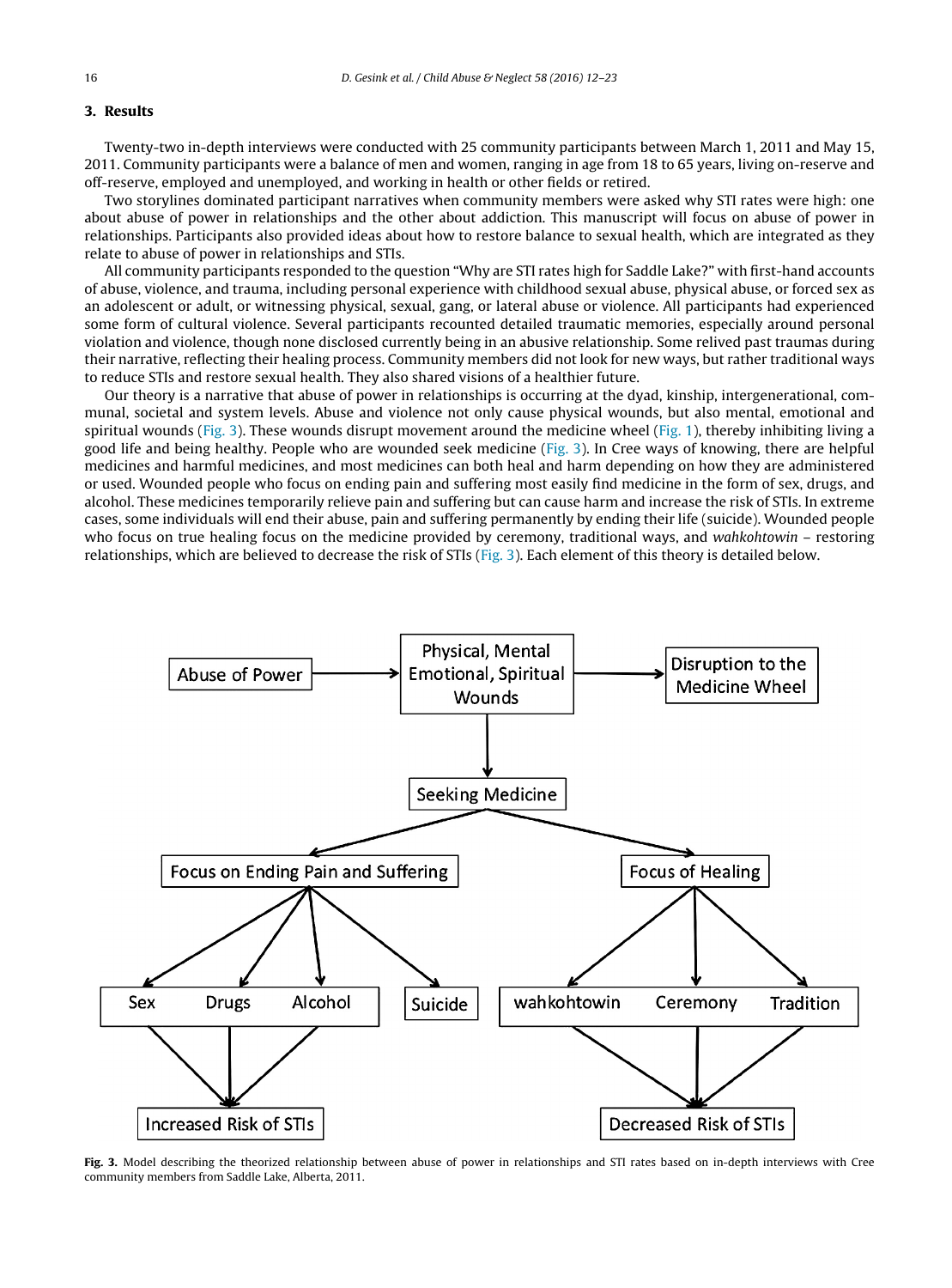# 3.1. Abuse of power in relationships

The cultural violence of colonization, including assimilation laws, policies and practices around the reservation system, and residential schools, severed many generations of First Nations from their natural parenting experience, traditional teachings around wahkohtowin, language, ceremonies and rites of passage [\(Bombay](#page-9-0) et [al.,](#page-9-0) [2014;](#page-9-0) [Brave](#page-9-0) [Heart](#page-9-0) [&](#page-9-0) [DeBruyn,](#page-9-0) [1998;](#page-9-0) [Canada,](#page-9-0) [1996,](#page-9-0) [2012;](#page-9-0) [Carr,](#page-9-0) [Martins,](#page-9-0) [Stingel,](#page-9-0) [Lemgruber,](#page-9-0) [&](#page-9-0) [Juruena,](#page-9-0) [2013;](#page-9-0) [Evans-Campbell,](#page-9-0) [2008;](#page-9-0) [Robertson,](#page-9-0) [2006\):](#page-9-0)

"I keep going back to the whole residential school era and I keep saying that because I think a lot of that, a lot of what is happening in our communities stems from that whole colonial process of not just being locked away, away from your family in a residential school but in our community, communities were locked away in reserve systems where they had to get permission to go." (Int 22)

One of the cycles of abuse of power in relationships most relevant to sexual health is sexual abuse and forced sex. The residential school era affected several generations of families when clergy (both priests and nuns) sexually abused residential school children [\(Fogler,](#page-10-0) [Shipherd,](#page-10-0) [Clarke,](#page-10-0) [Jensen,](#page-10-0) [&](#page-10-0) [Rowe,](#page-10-0) [2008;](#page-10-0) [Pargament,](#page-10-0) [Murray-Swank,](#page-10-0) [&](#page-10-0) [Mahoney,](#page-10-0) [2008\),](#page-10-0) resulting in multiple generations of family members being physically, emotionally, psychologically and sexually abused [\(Pearce](#page-10-0) et [al.,](#page-10-0) [2015;](#page-10-0) [Ross,](#page-10-0) [2014\).](#page-10-0) Participants shared accounts of historic and current childhood sexual abuse, suggesting that in some cases, what might have started as external sexual abuse by clergy, may have transferred internally and become sexual abuse within families, perpetuated inter-generationally thereafter [\(Robertson,](#page-11-0) [2006\):](#page-11-0)

"People have also normalized sexual abuse because it's been happening for so many generations. Kids don't see this as wrong because it's what they been growing up seeing." (Int 16)

Participants also recounted stories of individual and gang-rapes perpetrated by men against women in the community, more evidence of abuse of power in relationships between the genders.

Residential school survivors said sex was taboo and sexual abuse was "hush-hush":

"The way I think about it was the hush-hush was lot of young girls and a lot of young men were sexually assaulted by their families especially the ones at the boarding school. I felt that carried on from there. . ." (Int 7.1)

We hypothesize the taboo likely originated from hiding sexual and other forms of abuse that occurred within schools and families. The punishments in residential schools were humiliating and severe making them highly effective at silencing children ([Robertson,](#page-11-0) [2006;](#page-11-0) [Ross,](#page-11-0) [2014;](#page-11-0) [Wesley-Esquimaux](#page-11-0) [&](#page-11-0) [Smolewski,](#page-11-0) [2004\).](#page-11-0) As one residential school survivor explained while being interviewed at her childhood residential school: ". . .you don't see or if you see, you don't say anything. And that's really been controlled from here [the residential school]; you see something, you don't talk about it." (Int 7.1).

Participants recounted incidents of children being forced to have sex and how with this loss of choice is the loss of ability to protect oneself from STIs and pregnancy: "Even if the girls know, or the boy, but mostly girls for us, even if they know they should be using something [referring to condoms] you don't expect that when you are raped." (Int 3).

Participants recounted incidents where adults used their power, position and access to perpetrate incest by preying on children in their families. Some shared stories of men in the community threatening violence to intimidate and silence anyone trying to stop their abuse:

"I remember my mom. . .she approached a father and she told him that she was aware and that his girls were talking and that it wasn't right. It wasn't right to be abusing his girls like that. He told her 'Don't you ever come in my house and don't you ever come and tell me what to do in my house, because this is my house. And don't dare anybody social services – anybody, come to my door!' or he was going to get violent and he was going to take a gun at them. And that was how he hushed it up. And from that family I see, and I remember that family so clearly, I seen that ripple into the daughters and their kids now and the uncles still after their nieces and nephews." (Int 22)

Lack of consequences has further emboldened community sexual abuse perpetrators, some of whom escalate to child exploitation and prostitution:

"I get afraid too when these men sexually assault little girls. The girls can get that disease too, or little boys. It's not just little girls too it's boy that get raped. As long as somebody has a hole in their body I guess. (Int 7.1)

"So that's a form of prostitution that nobody is really talking about." (Int 7.2)

This latter statement by Interviewee 7.2 alludes to children being prostituted by caregivers and so abused not by one adult, but many adults. These are not older children who have been pushed into commercial sex or exchanging sex for resources by poverty and addiction environments, but rather young children being treated as commodities and prostituted out to other adults by their caregivers and experiencing forced sex.

Several stories of failed attempts to report and stop child sexual abuse were recounted; not a single successful case was told. We identified four reasons why disclosing sexual abuse may not have been successful to date [\(Table](#page-6-0) 1):

1. There is no clear reporting system or infrastructure to support local handling of cases.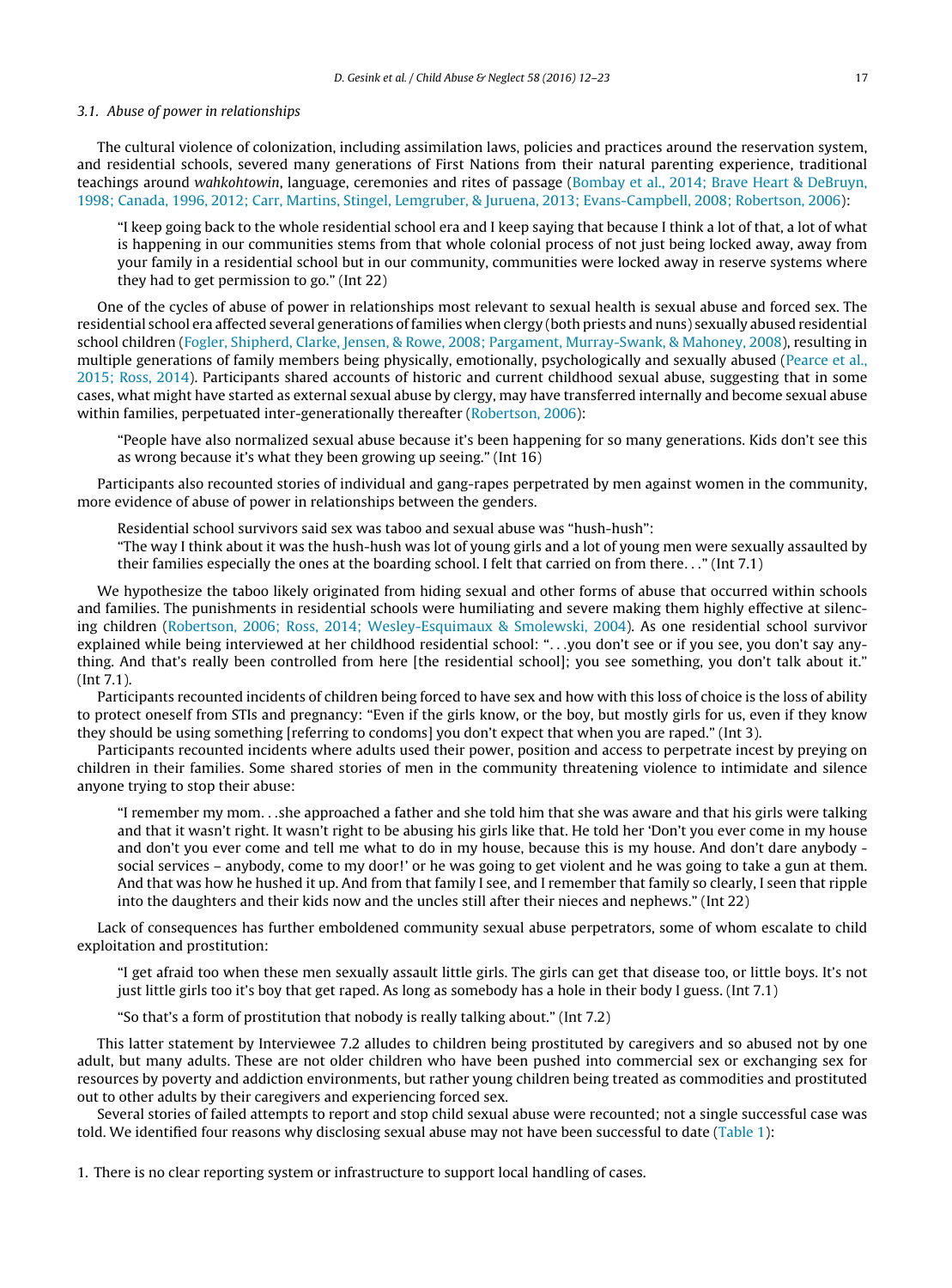# <span id="page-6-0"></span>**Table 1**

| Obstacle                                                                 | Illustrative passage                                                                                                                                                                                                                                                                                                                                                                                                                                                                                                                                                                                                                                                                                                                                                                                                                                                                                                                                                                                                                                                                                                                                              |
|--------------------------------------------------------------------------|-------------------------------------------------------------------------------------------------------------------------------------------------------------------------------------------------------------------------------------------------------------------------------------------------------------------------------------------------------------------------------------------------------------------------------------------------------------------------------------------------------------------------------------------------------------------------------------------------------------------------------------------------------------------------------------------------------------------------------------------------------------------------------------------------------------------------------------------------------------------------------------------------------------------------------------------------------------------------------------------------------------------------------------------------------------------------------------------------------------------------------------------------------------------|
| Abuse of position to dead-end investigations<br>involving family members | I am aware of some situations where kids have talked about it and it's hushed, hushed like shut<br>down either at, maybe they talk about it in school, get into the social services area where things<br>are supposed to be dealt with and because of family relationships, it seems to be political at times,<br>it stops. (Int 22)<br>"I think sexual abuse plays a part in the spread of STI's. I know of a young girl who was 16 and she<br>had a baby from her stepfather and when she went for her initial checkups, they did find<br>Chlamydia and gonorrhea. She did disclose to us it was her stepfather that had gotten her<br>pregnant. Her mom was only with this guy for a couple months and the abuse started right away.<br>We had to treat this case sensitively and asked her if she wanted to go to the police but she didn't<br>want to at that time because of fear of being kicked out. We set her up with a psychologist and we<br>tried to get her into a safe house but couldn't find one in the area. In 2 weeks she ended up moving<br>away. She refused to press charges and we contacted child welfare to take the case, I know there |
| Lack of resources                                                        | was an investigation but child welfare couldn't give me any information so I don't know what<br>happened with this caseThis family normalized it and the mom knew about it and it was seen<br>as okay. We had no authority to press charges. From my understanding only police can lay charges<br>and there needs to be a disclosure to them personally. This girl would not disclose to the police<br>and she refused to go the talk to the police. She was scared her mom would freak out. She was<br>scared her mom would abandon her and also that her mom would deny it even though she knew<br>what was going on." (Int 19)                                                                                                                                                                                                                                                                                                                                                                                                                                                                                                                                 |
| No clear reporting system                                                |                                                                                                                                                                                                                                                                                                                                                                                                                                                                                                                                                                                                                                                                                                                                                                                                                                                                                                                                                                                                                                                                                                                                                                   |
| Duty to report on Child                                                  |                                                                                                                                                                                                                                                                                                                                                                                                                                                                                                                                                                                                                                                                                                                                                                                                                                                                                                                                                                                                                                                                                                                                                                   |
| Fear of abandonment<br>Fear of family disruption                         | So much sexual abuse is not being taken to the police and charges are not being laid. People fear it.<br>These men are our fathers, our uncles, and our cousin. They don't press charges because they fear<br>family breakdown and having to see these people in their life every day. They fear how it will<br>make other people feel. They think about others and not how it is affecting them. If someone is<br>raped by someone unknown, they are more likely to charge or open up about it than if was<br>someone in their family. (Int 19)                                                                                                                                                                                                                                                                                                                                                                                                                                                                                                                                                                                                                  |
| Fear of complacency                                                      | I don't understand why there is community knowledge that a person is sexually abusing their<br>grandchild and people talk about it but are doing nothing. Kids won't speak out when they see that<br>nothing is being done, or nothing will be done to protect them. So they become silenced, And sex<br>offenders are not punished so therefore they continue abusing with no fear. (Int 13)                                                                                                                                                                                                                                                                                                                                                                                                                                                                                                                                                                                                                                                                                                                                                                     |

2. Some administrators in the duty to report chain abused the power of their position to dead-end investigations involving family members.

- 3. The Royal Canadian Mounted Police (RCMP) require first hand reporting of sexual abuse by the victim/child, and children are reluctant to report first hand because of fear of the RCMP due in part to strained relationships between the RCMP and the community.
- 4. Children being terrified to report their abuse because of fear of abandonment, fear of family disruption, fear of ending up in a worse situation and fear of complacency of those who are supposed to help them.

Finally, young women described the potential for physical, mental, and emotional harm making committed monogamous relationships too risky and dangerous to be desirable:

"That's when relationships can get really domestic [referring to domestic violence] and some relationships are really harmful in stages. Like you don't really know that you don't really know that it's happening until it happens. Some people get really hurt over long term relationships." (Int 12.3)

The high co-occurrence of violence, infidelity and STI transmission within committed relationships described in other interviews ([Pedersen,](#page-10-0) [Malcoe,](#page-10-0) [&](#page-10-0) [Pulkingham,](#page-10-0) [2013\)](#page-10-0) both validates the concerns of these young women and exposes the rationality behind casual sexual relationships being less risky than committed relationships because it is much easier to negotiate condoms and other forms of safety.

#### 3.2. Physical, mental, emotional and spiritual wounds and disruption of the medicine wheel

Participants described how abuse of power in relationships caused physical, mental, emotional and spiritual wounds in the individual: "I really believe that when kids are abused, raped, their spirit is taken; their soul is gone. So it leaves them a void . . ." (Int 22). Considering the evidence that early life emotional trauma is a known risk factor for attachment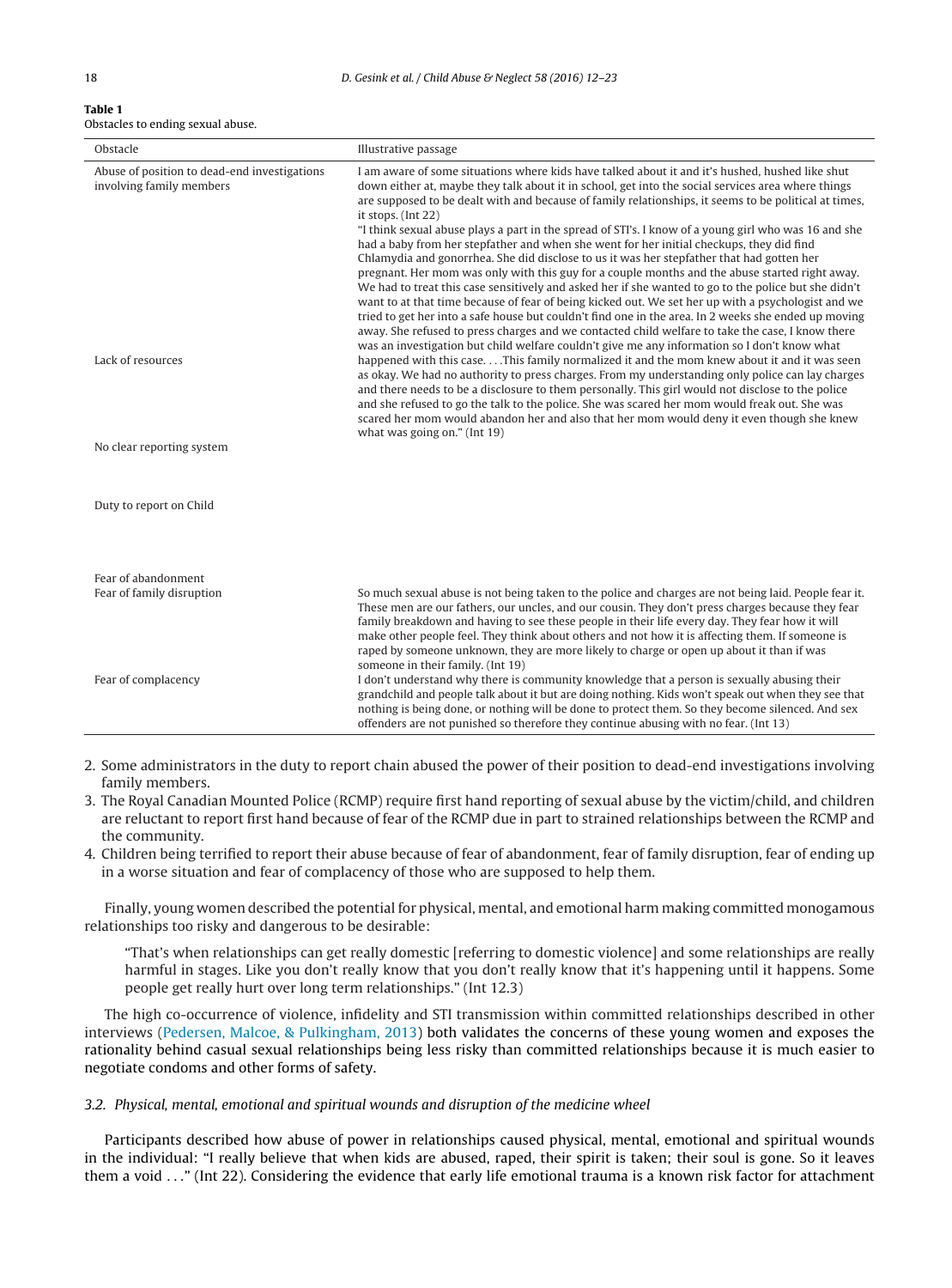#### **Table 2** Seeking medicine.

| Medicine              | Illustrative passage                                                                                                                                                                                                                                                                                                                                                                                                                                                                                                                                                                                                 |
|-----------------------|----------------------------------------------------------------------------------------------------------------------------------------------------------------------------------------------------------------------------------------------------------------------------------------------------------------------------------------------------------------------------------------------------------------------------------------------------------------------------------------------------------------------------------------------------------------------------------------------------------------------|
| Sex, drugs, alcohol   | "There is such a void, when you come out of that place, there is such a void. There such a cloud of emptiness and you<br>need to fill it and for me I filled it with food and work. It just never was satisfying because it just kept going. For some<br>women its booze, it's drugs, it's relationships and sex, other things. It's addictions that drive that whole thing. That<br>whole emptiness that whole need, your spirit being removed $\dots$ " (Int 22)                                                                                                                                                   |
| Suicide               | I remember after that training noticing behaviors in a young girl in my class, age 9, who seemed to show signs of<br>sexual abuse. She seeked attention from boys, by what some would say "slutty". She also dressed inappropriately for<br>her age. I couldn't say for sure though, but it's sad to say that a year later she committed suicide at the age of 10 years<br>old. People did say she was probably sexually abused and I'm not sure what happened with that whole situation. I'm<br>not sure if there was an investigation or what. Nothing is being done, gossip stays gossip, and community knowledge |
| Relationships         | about abusers remains community knowledge. There is a fear to speak out $\dots$ (Int 16)<br>[My sister] is the one that started it all with that one little question, 'why are you doing this? I don't like seeing you<br>like this.' That's powerful stuff. That's my little sister I have a connection with her. She got through to me - so<br>grateful for her. If it wasn't for her I probably would be still trapped in that lifestyle (drugs). That's was who changed<br>me, it was her question. (Int 8)                                                                                                      |
| Traditional teachings | We need to build self-esteem for these young people and teach them to respect one another and themselves. I believe<br>that a curriculum needs to be developed in the community that will address the needs of the community and focus on<br>incorporating our cultural traditions and ceremonies. (Int 13)                                                                                                                                                                                                                                                                                                          |
| Traditional medicine  | "Remember what your Mosom told you, 'you respect your body', 'respect yourself." And respecting your body means<br>a lot of things too. It's not just about sex. It's about like a eating and exercising and <interviewer: and="" the="" way<br="">[kokum] explained it to me was that was my medicine (vagina). That was my very powerful medicine down there.&gt; It<br/>is actually. It really is because you can feel like that's your soul. (Int 4)</interviewer:>                                                                                                                                              |
| Ceremony              | Rites of passages for pre teens needs to be done more. We need to teach these teenagers about respecting themselves<br>and the changes in their bodies and welcome that beauty. Getting your period should be a beautiful thing not a<br>degrading dirty thing. Why is getting your period a dirty thing. (Int 16)                                                                                                                                                                                                                                                                                                   |

disorders ([Rincon-Cortes](#page-10-0) [&](#page-10-0) [Sullivan,](#page-10-0) [2014\),](#page-10-0) post-traumatic stress disorder ([Nadew,](#page-10-0) [2012;](#page-10-0) [Pratchett](#page-10-0) [&](#page-10-0) [Yehuda,](#page-10-0) [2011\),](#page-10-0) adult anxiety disorder [\(Fernandes](#page-10-0) [&](#page-10-0) [Osorio,](#page-10-0) [2015\)](#page-10-0) and a variety of other psychiatric problems ([Dvir,](#page-10-0) [Ford,](#page-10-0) [Hill,](#page-10-0) [&](#page-10-0) [Frazier,](#page-10-0) [2014;](#page-10-0) [Sigurdardottir,](#page-10-0) [Halldorsdottir,](#page-10-0) [&](#page-10-0) [Bender,](#page-10-0) [2014\),](#page-10-0) it becomes clear how physical, mental, emotional and spiritual wounds affect various aspects of the self and could disrupt development and flow around the medicine wheel. One participant explained how disruption of the medicine wheel is visible in the youth:

"...when we talk about the medicine wheel, these young kids when looking at them, for example, if there is a medicine wheel here. Ask them to draw their own [referring to personal medicine wheel] and draw how much each one of the colours cover the area: emotionally, physically, spiritually, and that with their body. You will find out that most of it would be red with emotions, lack in spirituality. . ." (Int 10)

### 3.3. Seeking medicine

Two participants explained how wounded individuals seek medicine to alleviate their suffering and find physical, mental, emotional and spiritual healing ([Fig.](#page-2-0) 1). Unfortunately, the medicines most easily accessed – sex, drugs, and alcohol – are effective at temporarily ending suffering by numbing pain, the physical manifestation of mental, emotional and spiritual wounds (Table 2); however, they do not heal:

"When you are wounded you always look for some kind of a medicine that's going to help you recover your wounds or cover them. The sad part about this is this medicine they're seeking is not the right one. It's not a good medicine, it's a medicine that's eventually going to hurt them more and more in the future although it will temporarily work for them. . ." (Int 10)

In fact, these three medicines, sex, drugs and alcohol, can contribute to co-creating high-risk sexual environments, situations and states that can lead to more trauma, suffering, and increased STI transmission ([Devries,](#page-10-0) [Free,](#page-10-0) [Morison,](#page-10-0) [&](#page-10-0) [Saewyc,](#page-10-0) [2009\).](#page-10-0)

Six participants described an association between suicide and sexual abuse (Table 2). It was suggested that suicide, while possibly one of the most difficult choices to make, requiring both despair and courage, is one of the more easily accessed permanent options to end suffering for many in the community. We hypothesize that for those who have taken their own life, suicide was the only fail-safe option to end their abuse given the obstacles to ending sexual abuse in the community.

When community members talked about healing wounds, especially around sexual health, they spoke of the importance of individuals having healthy positive relationships with themselves, their Indigenous identity, their spirituality, their culture, their community, and all their relations (wahkohtowin) – elders, grandparents, aunties and uncles, siblings, all the generations, the ecology and the environment (Table 2).

Ceremony, traditional teachings (Table 2) and remembering what is sacred were also seen as powerful medicines for healing and development: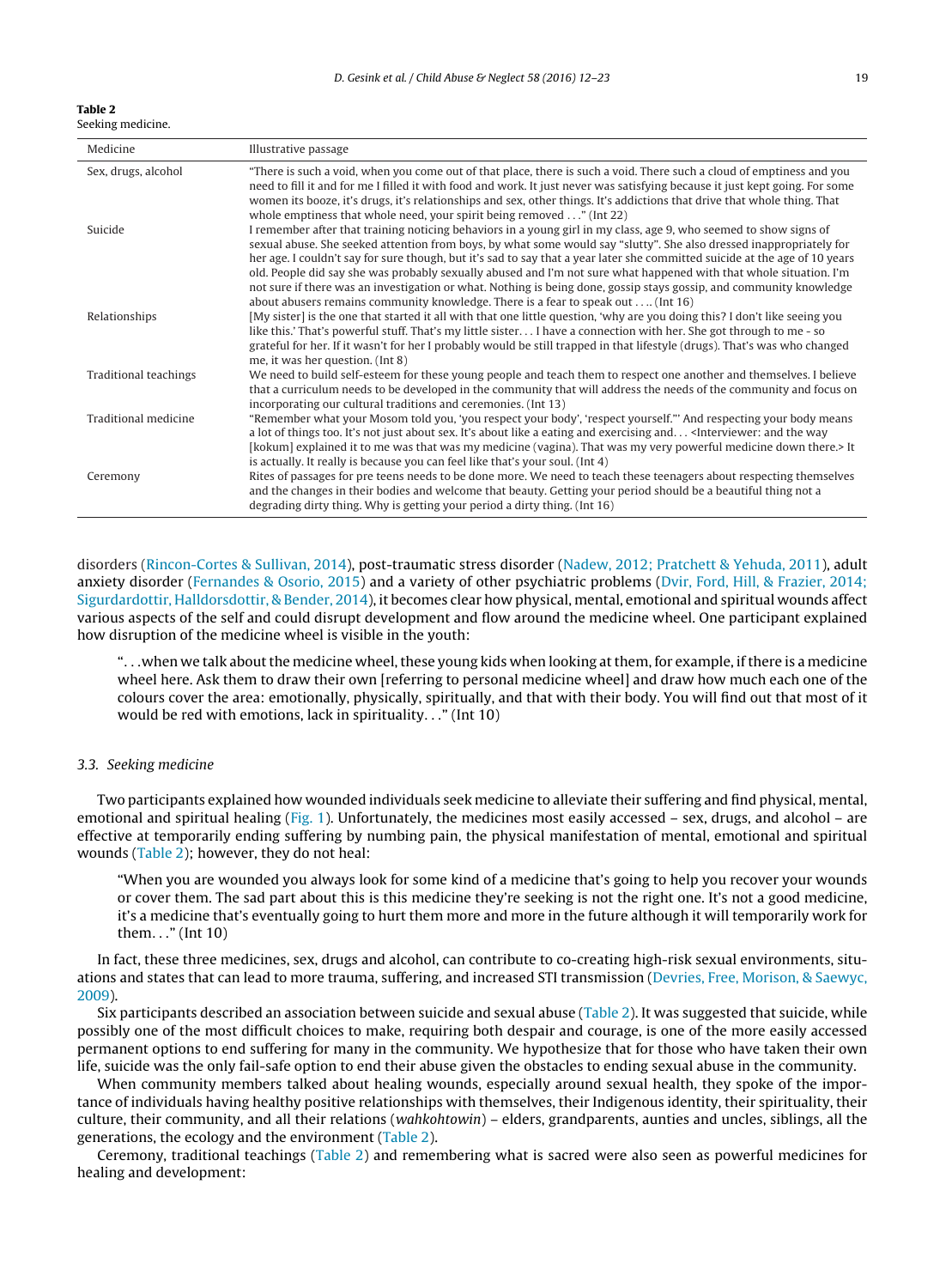"This one old lady told me, she said, '. . .this part of your body [gesturing to the pelvic region], your private area is like a sacred place. Why it's a sacred place is because a baby grows there. That's the sacredness of it.' That's why you don't just let everyone come into your body. That's where a baby grows. . . . It's like a temple for us to give birth to these children." (Int 7.1)

Healing the mental, emotional, spiritual and physical self through ceremony, traditional teachings and healthy relationships is likely to decrease the risk of STIs.

Community members shared visions of love and spiritual connection for the future of intimate and sexual relationships:

"That's sharing yourself! That's sharing your soul, like you're opening up yourself to that person. To share something so joyous and special. . ." (Int 11)

# **4. Discussion**

Our focus was on STIs; however, abuse of power, especially in terms of sexual abuse, emerged as a dominant root cause of elevated STIs through an indirect pathway. We learned that abuse of power in relationships is causing physical, mental, emotional and spiritual wounds that are disrupting the medicine wheel. Wounded individuals are seeking medicine to stop their suffering and find healing. Similar to other studies, many are accessing temporary (sex, drugs and alcohol) or permanent medicines (suicide) that relieve suffering but that do not heal [\(Cedar](#page-10-0) [Project,](#page-10-0) [Pearce,](#page-10-0) et [al.,](#page-10-0) [2008;](#page-10-0) [de](#page-10-0) [Ravello](#page-10-0) et [al.,](#page-10-0) [2014;](#page-10-0) [Eitle](#page-10-0) et [al.,](#page-10-0) [2015;](#page-10-0) [Hadland](#page-10-0) et [al.,](#page-10-0) [2012,](#page-10-0) [2015;](#page-10-0) [Hoertel](#page-10-0) et [al.,](#page-10-0) [2015;](#page-10-0) [Ramisetty-Mikler](#page-10-0) [&](#page-10-0) [Ebama,](#page-10-0) [2011;](#page-10-0) [Walters](#page-10-0) et [al.,](#page-10-0) [2002\).](#page-10-0) Others seek healing by participating in ceremony and restoring relationships (wahkohtowin) with self, spirit/religion, others, traditional knowledge and traditional teachings. Medicines that focus on suffering could increase STIs, while medicines that focus on healing could decrease STIs [\(Fig.](#page-4-0) 3). The connections between abuse of power in relationships, wounding, disruption to the medicine wheel, seeking medicine, types of medicines, and relationship to STIs have not been described before ([Fig.](#page-4-0) 3). The next step is to address the questions, "What needs to be done to decrease levels of abuse?" and "How can we improve the situation for vulnerable young persons?"

Another unique contribution is our finding that some young women find casual sexual relationships safer than committed monogamous relationships. Closer inspection reveals the rationality of this statement. Many of the committed monogamous relationships witnessed and modeled at home and in the community threatened domestic violence, infidelity, economic insecurity, inability to negotiate condoms, abandonment and physical, mental, emotional and sexual abuse. Casual relationships did not. Sex was perceived as, and may in fact be, safer because of two underlying assumptions and accompanying behaviors associated with casual relationships: (1) sex is a privilege, which gives sexual partners choice, including the ability to say no and negotiate sexual activities, and (2) sex is occurring outside the relationship, and therefore condoms are used without having to be negotiated.

The role of gender was apparent throughout the interviews with participants describing both boys and girls being at risk for childhood sexual abuse, boys having a harder time disclosing abuse than girls, girls and very young women being preyed upon by much older men, intoxicated or drugged girls being gang raped at parties, and women feeling scared, dirty, blamed, shamed and stigmatized about STIs.

Our interviews suggest a desperate gap in community infrastructure for effectively handling sexual abuse and sexual violence [\(Table](#page-6-0) 1), as observed in other settings ([Collin-Vezina,](#page-10-0) [De](#page-10-0) [La](#page-10-0) [Sablonniere-Griffin,](#page-10-0) [Palmer,](#page-10-0) [&](#page-10-0) [Milne,](#page-10-0) [2015\).](#page-10-0) Currently, there does not appear to be a safe legal or cultural way for sexual abuse survivors to end their abuse or seek justice [\(Ross,](#page-11-0) [2014\).](#page-11-0) The current system has not validated those who have come forward with allegations, which has a ripple effect in communities because children see what happens when other children speak up and nothing is done or things get worse. The obstacles we identified [\(Table](#page-6-0) 1) can be classified using the categories presented by Collin-Verzina et al.: barriers from within, barriers in relation to others, and barriers in relation to the social world [\(Collin-Vezina](#page-10-0) et [al.,](#page-10-0) [2015\).](#page-10-0) Our findings also underscore their conclusion that, "the burden is on the larger community to create a climate of safety and transparency that makes the telling of CSA [childhood sexual abuse] possible" [\(Collin-Vezina](#page-10-0) et [al.,](#page-10-0) [2015\).](#page-10-0)

According to Finkelhor's precondition model ([Finkelhor,](#page-10-0) [1984\),](#page-10-0) sexual abuse is perpetrated when four preconditions are met: motivation to commit sexual abuse is achieved (i.e. sexual arousal, emotional congruence, or sexual satisfaction); internal inhibitions are overcome (e.g. overcome taboos through cognitive distortion); external inhibitions are overcome (i.e. creating an opportunity for abuse because the victim is alone/vulnerable and they are unlikely to be seen or caught); and finally, the victim's resistance is overcome (i.e. grooming or forced sex). Societal complacency, even tacit acceptance, of sexual abuse through silence erodes healthy social constructs of sexual abuse as impermissible, thereby eroding one of the barriers to perpetration and facilitating the first precondition of motivation.

The participants shared stories of how residential school imposed and engrained silence in the children, creating a culture of silence in the community, which has persisted. Silence contributes to normalization and normalization helps satisfy the second precondition of sexual abuse by overcoming internal inhibitions because sexual abuse is normal. Silence also facilitates the third condition for sexual abuse by overcoming the external inhibition of being caught.

Overcoming external inhibitions is further supported when perpetrators have no consequences for their abuse [\(Table](#page-6-0) 1). Disclosure of sexual abuse will be perceived as risky to survival and therefore highly imprudent, even impossible, if community normalization of sexual abuse requires survivors to choose between social, kinship and economic security (i.e. silence)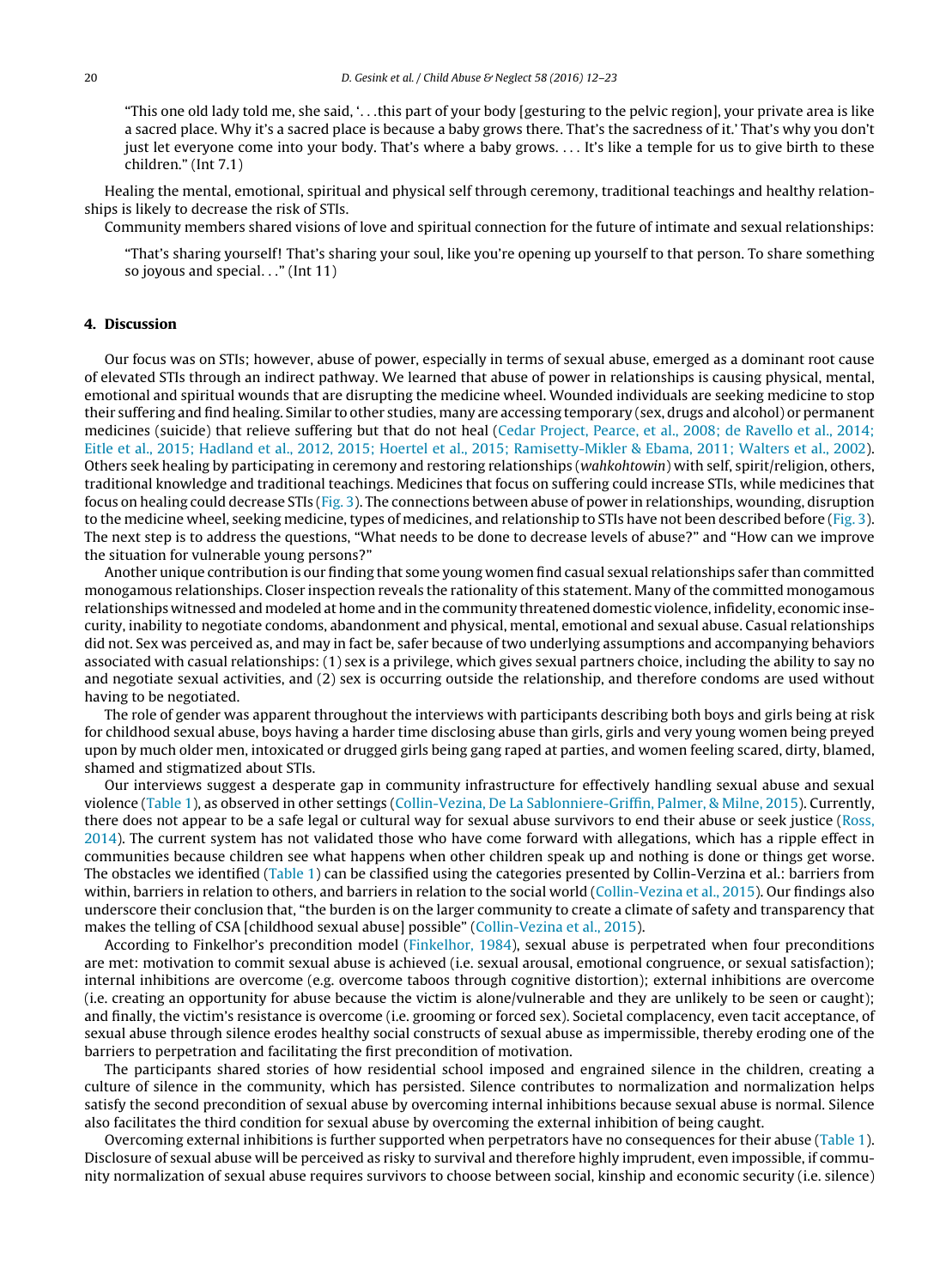<span id="page-9-0"></span>and physical, mental, emotional and spiritual health (i.e. disclosure). Silence and ineffective or non-existent processes for restoring sexual safety further contribute to normalizing sexual abuse.

The fourth precondition, overcoming victim resistance, is easily achieved when adults, who are physically, mentally, and emotionally more developed than children, abuse their power over children ([Table](#page-6-0) 1).

# 4.1. Reflexivity

Cree research team members approached the research from a relational paradigm ([Kovach,](#page-10-0) [2009;](#page-10-0) [Wilson,](#page-10-0) [2008\),](#page-10-0) meaning grounded in spirituality (involvement of and connection to the spiritual realm) and reciprocity ("honouring our relationships with other life", for example, other people, plants, animals; ([Hart,](#page-10-0) [2010\).](#page-10-0) Non-Cree research team members approached the research from a pragmatic paradigm, taking a community based participatory research approach [\(Israel](#page-10-0) et [al.,](#page-10-0) [1998\),](#page-10-0) which values local knowledge as equally expert and integrates local (in this case Cree) and global (in this case non-Cree) knowledge and thinking to shape research questions, methods, analysis, interpretation and communication. These two paradigms dovetailed to facilitate the research such thatthe perspective of each group was integrated with the other allowing seemingly disparate ideologies to come together and work collaboratively and synergistically.

The two Cree interviewers were both women from the Saddle Lake community, had extensive extended family connections and large social networks in the community, lived in the community with their families and actively participated in the life of the community (e.g. social events, baseball leagues and ceremonies). One Cree interviewer, in her late 20s, was a college student in a Health Sciences program. The other Cree interviewer, in her mid 30s, was an art and sociology instructor at a local college. Both women had deep and long-standing community connections and knowledge and were highly respected by community members, which strengthened the interview methods, rapport and support building for participants, and provided additional insider insight during data analysis and interpretation. The one weakness of this intimate community connection and knowledge is that participants may not have fully verbalized existing knowledge already shared between the participant and Cree interviewer during the interview.

The two non-Cree researchers were both white women living in downtown Toronto. One was a professor in her late 30s/early 40s, the other was a doctoral student in her late 20s. Both spent extensive time building relationships with community members and being experientially trained by community members in Cree culture, protocols, ceremony and ways of knowing and doing. The non-Cree researchers were involved in discussions around how to conduct interviews and development of the interview guide; however, did not participate in the interviews themselves in efforts to support and foster Cree independence and to mitigate the possibility that community members may simply tell white researchers what they think the researchers want to know. One non-Cree researcher led the analysis of the transcripts. One limitation of this study is that no men were part of the research team; therefore, we are missing the data a man would evoke from participants during data collection, as well as the male perspective on the identification and interpretation of themes.

Our use of Cree ways of knowing and doing created an open, safe and supportive environment for the research, interviewers and community participants, as well as for storytelling and disclosure. This approach and environment ultimately led to richer, more reliable accounts of sexual health in the community.

# 4.2. Restoration activities

The Saddle Lake community has responded to these findings with complex community-led restoration activities (interventions) that bring together Cree knowledge and ways of knowing and doing with evidence-based research as it relates to HIV/STIs and sexual health. Specifically, we are developing, delivering and evaluating community-led sexual health restoration activities focused on addressing abuse of power in relationships via the healing pathway ([Fig.](#page-4-0) 3): restoring relationships (wahkohtowin), ceremony, and tradition. Based on our theory, resolving abuse of power in relationships through the healing pathway should lead to decreased STI rates and improved sexual health of individuals and the community.

#### **Acknowledgements**

We thank Sherri Chisan, Alsena White, James Makokis, CB, White Buffalo Woman, Keyano Whiskeyjack, VW, Adeline Wood, George Brertton Giant, Leslie Cardinal, Carley Cardinal, all community participants, Blue Quills First Nations College, the Saddle Lake Health Board, Saddle Lake Chief and Council and the Saddle Lake Cree Nation. This work was supported by First Nations Inuit Health Alberta Region and the Canadian Institutes of Health Research funding reference number 492948.

#### **References**

Adelson, N. (2005). [The](http://refhub.elsevier.com/S0145-2134(16)30102-8/sbref0005) [embodiment](http://refhub.elsevier.com/S0145-2134(16)30102-8/sbref0005) [of](http://refhub.elsevier.com/S0145-2134(16)30102-8/sbref0005) [inequity:](http://refhub.elsevier.com/S0145-2134(16)30102-8/sbref0005) [Health](http://refhub.elsevier.com/S0145-2134(16)30102-8/sbref0005) [disparities](http://refhub.elsevier.com/S0145-2134(16)30102-8/sbref0005) [in](http://refhub.elsevier.com/S0145-2134(16)30102-8/sbref0005) [aboriginal](http://refhub.elsevier.com/S0145-2134(16)30102-8/sbref0005) [Canada.](http://refhub.elsevier.com/S0145-2134(16)30102-8/sbref0005) [Canadian](http://refhub.elsevier.com/S0145-2134(16)30102-8/sbref0005) [Journal](http://refhub.elsevier.com/S0145-2134(16)30102-8/sbref0005) [of](http://refhub.elsevier.com/S0145-2134(16)30102-8/sbref0005) [Public](http://refhub.elsevier.com/S0145-2134(16)30102-8/sbref0005) [Health](http://refhub.elsevier.com/S0145-2134(16)30102-8/sbref0005)[,](http://refhub.elsevier.com/S0145-2134(16)30102-8/sbref0005) [96](http://refhub.elsevier.com/S0145-2134(16)30102-8/sbref0005)[\(Suppl.](http://refhub.elsevier.com/S0145-2134(16)30102-8/sbref0005) [2\),](http://refhub.elsevier.com/S0145-2134(16)30102-8/sbref0005) [S45](http://refhub.elsevier.com/S0145-2134(16)30102-8/sbref0005)–[S61.](http://refhub.elsevier.com/S0145-2134(16)30102-8/sbref0005) Archibald, C. P., Sutherland, J., Geduld, J., Sutherland, D., & Yan, P. (2003). [Combining](http://refhub.elsevier.com/S0145-2134(16)30102-8/sbref0010) [data](http://refhub.elsevier.com/S0145-2134(16)30102-8/sbref0010) [sources](http://refhub.elsevier.com/S0145-2134(16)30102-8/sbref0010) [to](http://refhub.elsevier.com/S0145-2134(16)30102-8/sbref0010) [monitor](http://refhub.elsevier.com/S0145-2134(16)30102-8/sbref0010) [the](http://refhub.elsevier.com/S0145-2134(16)30102-8/sbref0010) [HIV](http://refhub.elsevier.com/S0145-2134(16)30102-8/sbref0010) [epidemic](http://refhub.elsevier.com/S0145-2134(16)30102-8/sbref0010) [in](http://refhub.elsevier.com/S0145-2134(16)30102-8/sbref0010) [Canada.](http://refhub.elsevier.com/S0145-2134(16)30102-8/sbref0010) [Journal](http://refhub.elsevier.com/S0145-2134(16)30102-8/sbref0010) [of](http://refhub.elsevier.com/S0145-2134(16)30102-8/sbref0010) [Acquired](http://refhub.elsevier.com/S0145-2134(16)30102-8/sbref0010) [Immune](http://refhub.elsevier.com/S0145-2134(16)30102-8/sbref0010) [Deficiency](http://refhub.elsevier.com/S0145-2134(16)30102-8/sbref0010) [Syndromes](http://refhub.elsevier.com/S0145-2134(16)30102-8/sbref0010)[,](http://refhub.elsevier.com/S0145-2134(16)30102-8/sbref0010) [32](http://refhub.elsevier.com/S0145-2134(16)30102-8/sbref0010)[\(Suppl.](http://refhub.elsevier.com/S0145-2134(16)30102-8/sbref0010) [1\),](http://refhub.elsevier.com/S0145-2134(16)30102-8/sbref0010) [S24–S32.](http://refhub.elsevier.com/S0145-2134(16)30102-8/sbref0010)

BearPaw Legal Education and Resource Centre. (2004). [Wahkohtowin](http://refhub.elsevier.com/S0145-2134(16)30102-8/sbref0015) [–](http://refhub.elsevier.com/S0145-2134(16)30102-8/sbref0015) [Cree](http://refhub.elsevier.com/S0145-2134(16)30102-8/sbref0015) [Natural](http://refhub.elsevier.com/S0145-2134(16)30102-8/sbref0015) [Law:](http://refhub.elsevier.com/S0145-2134(16)30102-8/sbref0015) [The](http://refhub.elsevier.com/S0145-2134(16)30102-8/sbref0015) [Canadian](http://refhub.elsevier.com/S0145-2134(16)30102-8/sbref0015) [legal](http://refhub.elsevier.com/S0145-2134(16)30102-8/sbref0015) [system](http://refhub.elsevier.com/S0145-2134(16)30102-8/sbref0015) [and](http://refhub.elsevier.com/S0145-2134(16)30102-8/sbref0015) [Cree](http://refhub.elsevier.com/S0145-2134(16)30102-8/sbref0015) [Natural](http://refhub.elsevier.com/S0145-2134(16)30102-8/sbref0015) [Law.](http://refhub.elsevier.com/S0145-2134(16)30102-8/sbref0015) [Edmonton,](http://refhub.elsevier.com/S0145-2134(16)30102-8/sbref0015) [Alberta](http://refhub.elsevier.com/S0145-2134(16)30102-8/sbref0015). Blue Quills First Nations College Research Ethics Policy (2009).

Bombay, A., Matheson, K., & Anisman, H. (2014). The intergenerational effects of Indian Residential Schools: Implications for the concept of historical trauma. Transcult Psychiatry, 51(3), 320–338. [http://dx.doi.org/10.1177/1363461513503380](dx.doi.org/10.1177/1363461513503380)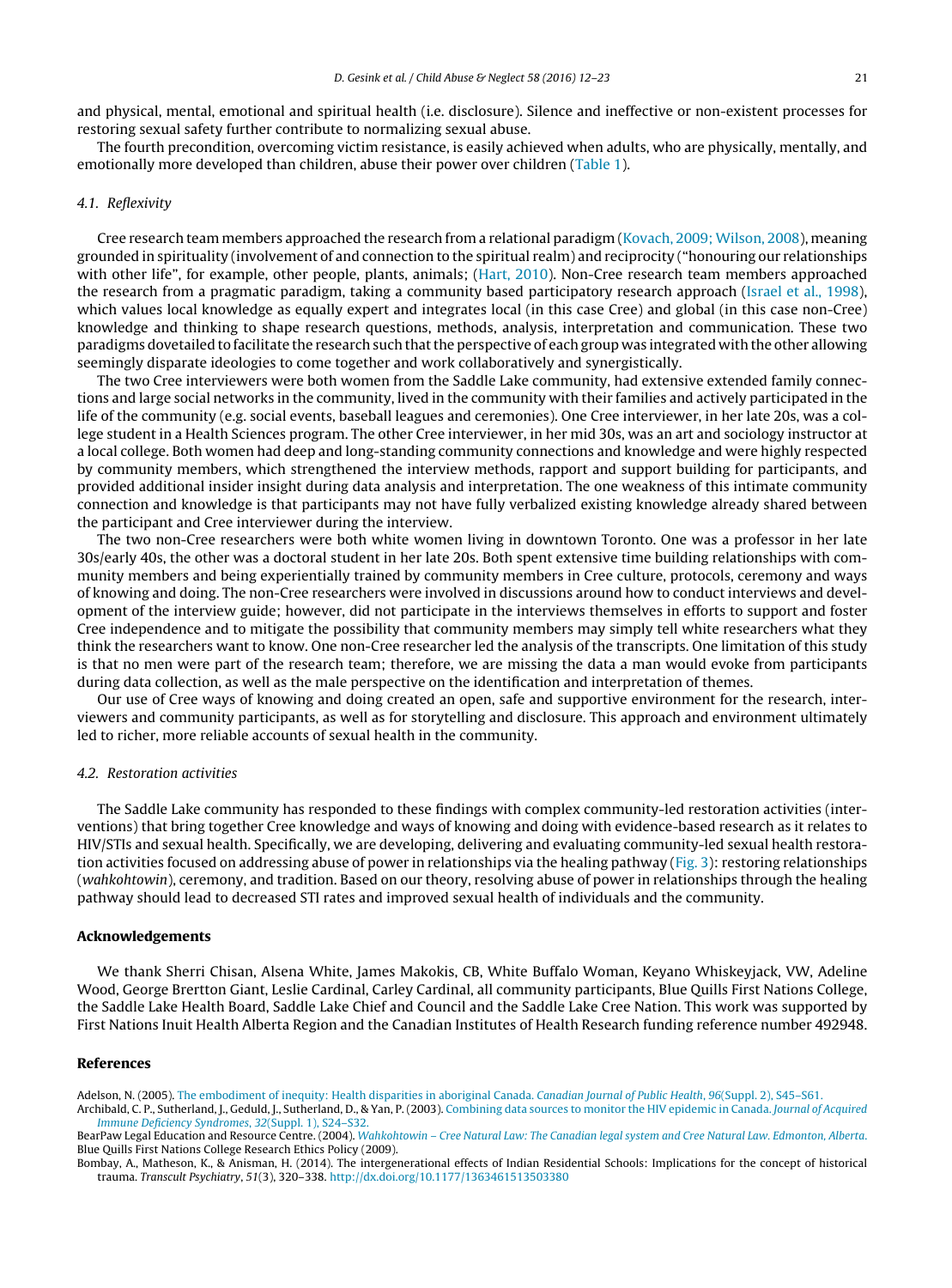<span id="page-10-0"></span>Brave Heart, M. Y. H., & DeBruyn, L. (1998). [The](http://refhub.elsevier.com/S0145-2134(16)30102-8/sbref0030) [American](http://refhub.elsevier.com/S0145-2134(16)30102-8/sbref0030) [Indian](http://refhub.elsevier.com/S0145-2134(16)30102-8/sbref0030) [holocaust:](http://refhub.elsevier.com/S0145-2134(16)30102-8/sbref0030) [Healing](http://refhub.elsevier.com/S0145-2134(16)30102-8/sbref0030) [historical](http://refhub.elsevier.com/S0145-2134(16)30102-8/sbref0030) [unresolved](http://refhub.elsevier.com/S0145-2134(16)30102-8/sbref0030) [grief.](http://refhub.elsevier.com/S0145-2134(16)30102-8/sbref0030) [American](http://refhub.elsevier.com/S0145-2134(16)30102-8/sbref0030) [Indian](http://refhub.elsevier.com/S0145-2134(16)30102-8/sbref0030) [and](http://refhub.elsevier.com/S0145-2134(16)30102-8/sbref0030) [Alaska](http://refhub.elsevier.com/S0145-2134(16)30102-8/sbref0030) [Native](http://refhub.elsevier.com/S0145-2134(16)30102-8/sbref0030) [Mental](http://refhub.elsevier.com/S0145-2134(16)30102-8/sbref0030) [Health](http://refhub.elsevier.com/S0145-2134(16)30102-8/sbref0030) [Research](http://refhub.elsevier.com/S0145-2134(16)30102-8/sbref0030) [\(Online\)](http://refhub.elsevier.com/S0145-2134(16)30102-8/sbref0030)[,](http://refhub.elsevier.com/S0145-2134(16)30102-8/sbref0030) [60](http://refhub.elsevier.com/S0145-2134(16)30102-8/sbref0030)–[82.](http://refhub.elsevier.com/S0145-2134(16)30102-8/sbref0030)

Canada. (1996). [Royal](http://refhub.elsevier.com/S0145-2134(16)30102-8/sbref0035) [commission](http://refhub.elsevier.com/S0145-2134(16)30102-8/sbref0035) [report](http://refhub.elsevier.com/S0145-2134(16)30102-8/sbref0035) [on](http://refhub.elsevier.com/S0145-2134(16)30102-8/sbref0035) [aboriginal](http://refhub.elsevier.com/S0145-2134(16)30102-8/sbref0035) [peoples](http://refhub.elsevier.com/S0145-2134(16)30102-8/sbref0035)[.](http://refhub.elsevier.com/S0145-2134(16)30102-8/sbref0035) [Ottawa:](http://refhub.elsevier.com/S0145-2134(16)30102-8/sbref0035) [Government](http://refhub.elsevier.com/S0145-2134(16)30102-8/sbref0035) [of](http://refhub.elsevier.com/S0145-2134(16)30102-8/sbref0035) [Canada.](http://refhub.elsevier.com/S0145-2134(16)30102-8/sbref0035)

Canada. (2012). [They](http://refhub.elsevier.com/S0145-2134(16)30102-8/sbref0040) [came](http://refhub.elsevier.com/S0145-2134(16)30102-8/sbref0040) [for](http://refhub.elsevier.com/S0145-2134(16)30102-8/sbref0040) [the](http://refhub.elsevier.com/S0145-2134(16)30102-8/sbref0040) [children:](http://refhub.elsevier.com/S0145-2134(16)30102-8/sbref0040) [Canada,](http://refhub.elsevier.com/S0145-2134(16)30102-8/sbref0040) [aboriginal](http://refhub.elsevier.com/S0145-2134(16)30102-8/sbref0040) [peoples](http://refhub.elsevier.com/S0145-2134(16)30102-8/sbref0040) [and](http://refhub.elsevier.com/S0145-2134(16)30102-8/sbref0040) [residential](http://refhub.elsevier.com/S0145-2134(16)30102-8/sbref0040) [schools.](http://refhub.elsevier.com/S0145-2134(16)30102-8/sbref0040) [Winnipeg](http://refhub.elsevier.com/S0145-2134(16)30102-8/sbref0040)[.](http://refhub.elsevier.com/S0145-2134(16)30102-8/sbref0040)

- Carr, C. P., Martins, C. M., Stingel, A. M., Lemgruber, V. B., & Juruena, M. F. (2013). The role of early life stress in adult psychiatric disorders: A systematic review according to childhood trauma subtypes. Journal of Nervous and Mental Disease, 201(12), 1007–1020. [http://dx.doi.org/10.1097/NMD.0000000000000049](dx.doi.org/10.1097/NMD.0000000000000049)
- Cedar Project, P., Mehrabadi, A., Paterson, K., Pearce, M., Patel, S., Craib, K. J., et al. (2008). Gender differences in HIV and hepatitis C related vulnerabilities among aboriginal young people who use street drugs in two Canadian cities. Women and Health, 48(3), 235–260. [http://dx.doi.org/10.1080/03630240802463186](dx.doi.org/10.1080/03630240802463186)
- Cedar Project, P., Pearce, M. E., Christian, W. M., Patterson, K., Norris, K., Moniruzzaman, A., et al. (2008). The Cedar Project: Historical trauma, sexual abuse and HIV risk among young Aboriginal people who use injection and non-injection drugs in two Canadian cities. Social Science and Medicine, 66(11), 2185–2194. [http://dx.doi.org/10.1016/j.socscimed.2008.03.034.](dx.doi.org/10.1016/j.socscimed.2008.03.034) S0277-9536(08)00178-0
- Chadwick, R. J., Cooper, D., & Harries, J. (2014). Narratives of distress about birth in South African public maternity settings: A qualitative study. Midwifery, 30(7), 862–868. [http://dx.doi.org/10.1016/j.midw.2013.12.014](dx.doi.org/10.1016/j.midw.2013.12.014)

Charmaz, K. (2014). [Constructing](http://refhub.elsevier.com/S0145-2134(16)30102-8/sbref0065) [grounded](http://refhub.elsevier.com/S0145-2134(16)30102-8/sbref0065) [theory](http://refhub.elsevier.com/S0145-2134(16)30102-8/sbref0065) [\(2nd](http://refhub.elsevier.com/S0145-2134(16)30102-8/sbref0065) [ed.\).](http://refhub.elsevier.com/S0145-2134(16)30102-8/sbref0065) [Thousand](http://refhub.elsevier.com/S0145-2134(16)30102-8/sbref0065) [Oaks,](http://refhub.elsevier.com/S0145-2134(16)30102-8/sbref0065) [CA:](http://refhub.elsevier.com/S0145-2134(16)30102-8/sbref0065) [Sage](http://refhub.elsevier.com/S0145-2134(16)30102-8/sbref0065) [Publications,](http://refhub.elsevier.com/S0145-2134(16)30102-8/sbref0065) [Inc.](http://refhub.elsevier.com/S0145-2134(16)30102-8/sbref0065)

Collin-Vezina, D., De La Sablonniere-Griffin, M., Palmer, A. M., & Milne, L. (2015). A preliminary mapping of individual, relational, and social factors that impede disclosure of childhood sexual abuse. Child Abuse and Neglect, [http://dx.doi.org/10.1016/j.chiabu.2015.03.010](dx.doi.org/10.1016/j.chiabu.2015.03.010)

Corbin, J., & Strauss, A. L. (1990). [Grounded](http://refhub.elsevier.com/S0145-2134(16)30102-8/sbref0075) [theory](http://refhub.elsevier.com/S0145-2134(16)30102-8/sbref0075) [research:](http://refhub.elsevier.com/S0145-2134(16)30102-8/sbref0075) [Procedures,](http://refhub.elsevier.com/S0145-2134(16)30102-8/sbref0075) [canons,](http://refhub.elsevier.com/S0145-2134(16)30102-8/sbref0075) [and](http://refhub.elsevier.com/S0145-2134(16)30102-8/sbref0075) [evaluative](http://refhub.elsevier.com/S0145-2134(16)30102-8/sbref0075) [criteria.](http://refhub.elsevier.com/S0145-2134(16)30102-8/sbref0075) [Qualitative](http://refhub.elsevier.com/S0145-2134(16)30102-8/sbref0075) [Sociology](http://refhub.elsevier.com/S0145-2134(16)30102-8/sbref0075)[,](http://refhub.elsevier.com/S0145-2134(16)30102-8/sbref0075) [13](http://refhub.elsevier.com/S0145-2134(16)30102-8/sbref0075)[\(1\),](http://refhub.elsevier.com/S0145-2134(16)30102-8/sbref0075) [3–21.](http://refhub.elsevier.com/S0145-2134(16)30102-8/sbref0075)

Creswell, J. S. (2013). [Qualitative](http://refhub.elsevier.com/S0145-2134(16)30102-8/sbref0080) [inquiry](http://refhub.elsevier.com/S0145-2134(16)30102-8/sbref0080) [and](http://refhub.elsevier.com/S0145-2134(16)30102-8/sbref0080) [research](http://refhub.elsevier.com/S0145-2134(16)30102-8/sbref0080) [design:](http://refhub.elsevier.com/S0145-2134(16)30102-8/sbref0080) [Choosing](http://refhub.elsevier.com/S0145-2134(16)30102-8/sbref0080) [among](http://refhub.elsevier.com/S0145-2134(16)30102-8/sbref0080) [five](http://refhub.elsevier.com/S0145-2134(16)30102-8/sbref0080) [approaches](http://refhub.elsevier.com/S0145-2134(16)30102-8/sbref0080) [\(3rd](http://refhub.elsevier.com/S0145-2134(16)30102-8/sbref0080) [ed.\).](http://refhub.elsevier.com/S0145-2134(16)30102-8/sbref0080) [California:](http://refhub.elsevier.com/S0145-2134(16)30102-8/sbref0080) [Sage](http://refhub.elsevier.com/S0145-2134(16)30102-8/sbref0080) [Publications.](http://refhub.elsevier.com/S0145-2134(16)30102-8/sbref0080)

- Dapice, A. N. (2006). The medicine wheel. Journal of Transcultural Nursing: Official Journal of the Transcultural Nursing Society/Transcultural Nursing Society, 17(3), 251–260. [http://dx.doi.org/10.1177/1043659606288383](dx.doi.org/10.1177/1043659606288383)
- de Ravello, L., Everett Jones, S., Tulloch, S., Taylor, M., & Doshi, S. (2014). Substance use and sexual risk behaviors among American Indian and Alaska Native high school students. Journal of School Health, 84(1), 25–32. [http://dx.doi.org/10.1111/josh.12114](dx.doi.org/10.1111/josh.12114)
- Devries, K. M., Free, C. J., Morison, L., & Saewyc, E. (2009). [Factors](http://refhub.elsevier.com/S0145-2134(16)30102-8/sbref0095) [associated](http://refhub.elsevier.com/S0145-2134(16)30102-8/sbref0095) [with](http://refhub.elsevier.com/S0145-2134(16)30102-8/sbref0095) [pregnancy](http://refhub.elsevier.com/S0145-2134(16)30102-8/sbref0095) [and](http://refhub.elsevier.com/S0145-2134(16)30102-8/sbref0095) [STI](http://refhub.elsevier.com/S0145-2134(16)30102-8/sbref0095) [among](http://refhub.elsevier.com/S0145-2134(16)30102-8/sbref0095) [Aboriginal](http://refhub.elsevier.com/S0145-2134(16)30102-8/sbref0095) [students](http://refhub.elsevier.com/S0145-2134(16)30102-8/sbref0095) [in](http://refhub.elsevier.com/S0145-2134(16)30102-8/sbref0095) [British](http://refhub.elsevier.com/S0145-2134(16)30102-8/sbref0095) [Columbia.](http://refhub.elsevier.com/S0145-2134(16)30102-8/sbref0095) [Canadian](http://refhub.elsevier.com/S0145-2134(16)30102-8/sbref0095) [Journal](http://refhub.elsevier.com/S0145-2134(16)30102-8/sbref0095) [of](http://refhub.elsevier.com/S0145-2134(16)30102-8/sbref0095) [Public](http://refhub.elsevier.com/S0145-2134(16)30102-8/sbref0095) [Health](http://refhub.elsevier.com/S0145-2134(16)30102-8/sbref0095)[,](http://refhub.elsevier.com/S0145-2134(16)30102-8/sbref0095) [100](http://refhub.elsevier.com/S0145-2134(16)30102-8/sbref0095)[\(3\),](http://refhub.elsevier.com/S0145-2134(16)30102-8/sbref0095) [226](http://refhub.elsevier.com/S0145-2134(16)30102-8/sbref0095)–[230.](http://refhub.elsevier.com/S0145-2134(16)30102-8/sbref0095)
- Duncan, K. C., Reading, C., Borwein, A. M., Murray, M. C., Palmer, A., Michelow, W., et al. (2011). HIV incidence and prevalence among aboriginal peoples in
- Canada. AIDS and Behavior, 15(1), 214–227. [http://dx.doi.org/10.1007/s10461-010-9792-y](dx.doi.org/10.1007/s10461-010-9792-y)<br>Dvir, Y., Ford, J. D., Hill, M., & Frazier, J. A. (2014). Childhood maltreatment, emotional dysregulation, and psychiatric comorbiditie Psychiatry, 22(3), 149–161. [http://dx.doi.org/10.1097/HRP.0000000000000014](dx.doi.org/10.1097/HRP.0000000000000014)
- Eitle, D., Greene, K., & Eitle, T. M. (2015). American Indians, substance use, and sexual behavior: Do predictors of sexually transmitted infections explain the race gap among young adults? Sexually Transmitted Diseases, 42(2), 64–67. http://dx.doi.org/10.1097/OLO.000000000000230
- Evans-Campbell, T. (2008). Historical trauma in American Indian/Native Alaska communities: A multilevel framework for exploring impacts on individuals, families, and communities. Journal of Interpersonal Violence, 23(3), 316–338. [http://dx.doi.org/10.1177/0886260507312290](dx.doi.org/10.1177/0886260507312290)
- Fernandes, V., & Osorio, F. L. (2015). Are there associations between early emotional trauma and anxiety disorders? Evidence from a systematic literature review and meta-analysis. European Psychiatry, [http://dx.doi.org/10.1016/j.eurpsy.2015.06.004](dx.doi.org/10.1016/j.eurpsy.2015.06.004)
- Finkelhor, D. (1984). [Child](http://refhub.elsevier.com/S0145-2134(16)30102-8/sbref0125) [sexual](http://refhub.elsevier.com/S0145-2134(16)30102-8/sbref0125) [abuse:](http://refhub.elsevier.com/S0145-2134(16)30102-8/sbref0125) [New](http://refhub.elsevier.com/S0145-2134(16)30102-8/sbref0125) [theory](http://refhub.elsevier.com/S0145-2134(16)30102-8/sbref0125) [and](http://refhub.elsevier.com/S0145-2134(16)30102-8/sbref0125) [research](http://refhub.elsevier.com/S0145-2134(16)30102-8/sbref0125)[.](http://refhub.elsevier.com/S0145-2134(16)30102-8/sbref0125) [New](http://refhub.elsevier.com/S0145-2134(16)30102-8/sbref0125) [York:](http://refhub.elsevier.com/S0145-2134(16)30102-8/sbref0125) [Free](http://refhub.elsevier.com/S0145-2134(16)30102-8/sbref0125) [Press.](http://refhub.elsevier.com/S0145-2134(16)30102-8/sbref0125)
- Fogler, J. M., Shipherd, J. C., Clarke, S., Jensen, J., & Rowe, E. (2008). The impact of clergy-perpetrated sexual abuse: The role of gender, development, and posttraumatic stress. Journal of Child Sexual Abuse, 17(3–4), 329–358. [http://dx.doi.org/10.1080/10538710802329940](dx.doi.org/10.1080/10538710802329940)
- Glaser, B. G., & Strauss, A. L. (1967). [The](http://refhub.elsevier.com/S0145-2134(16)30102-8/sbref0135) [discovery](http://refhub.elsevier.com/S0145-2134(16)30102-8/sbref0135) [of](http://refhub.elsevier.com/S0145-2134(16)30102-8/sbref0135) [grounded](http://refhub.elsevier.com/S0145-2134(16)30102-8/sbref0135) [theory:](http://refhub.elsevier.com/S0145-2134(16)30102-8/sbref0135) [Strategies](http://refhub.elsevier.com/S0145-2134(16)30102-8/sbref0135) [for](http://refhub.elsevier.com/S0145-2134(16)30102-8/sbref0135) [qualitative](http://refhub.elsevier.com/S0145-2134(16)30102-8/sbref0135) [research](http://refhub.elsevier.com/S0145-2134(16)30102-8/sbref0135)[.](http://refhub.elsevier.com/S0145-2134(16)30102-8/sbref0135) [Chicago:](http://refhub.elsevier.com/S0145-2134(16)30102-8/sbref0135) [Aldine](http://refhub.elsevier.com/S0145-2134(16)30102-8/sbref0135) [Publishing](http://refhub.elsevier.com/S0145-2134(16)30102-8/sbref0135) [Company.](http://refhub.elsevier.com/S0145-2134(16)30102-8/sbref0135)

Green, J., & Thorogood, N. (2009). [Qualitative](http://refhub.elsevier.com/S0145-2134(16)30102-8/sbref0140) [methods](http://refhub.elsevier.com/S0145-2134(16)30102-8/sbref0140) [for](http://refhub.elsevier.com/S0145-2134(16)30102-8/sbref0140) [health](http://refhub.elsevier.com/S0145-2134(16)30102-8/sbref0140) [research](http://refhub.elsevier.com/S0145-2134(16)30102-8/sbref0140) [\(2nd](http://refhub.elsevier.com/S0145-2134(16)30102-8/sbref0140) [ed.\).](http://refhub.elsevier.com/S0145-2134(16)30102-8/sbref0140) [Thousand](http://refhub.elsevier.com/S0145-2134(16)30102-8/sbref0140) [Oaks,](http://refhub.elsevier.com/S0145-2134(16)30102-8/sbref0140) [CA:](http://refhub.elsevier.com/S0145-2134(16)30102-8/sbref0140) [Sage](http://refhub.elsevier.com/S0145-2134(16)30102-8/sbref0140) [Publications.](http://refhub.elsevier.com/S0145-2134(16)30102-8/sbref0140)

- Hadland, S. E., Werb, D., Kerr, T., Fu, E., Wang, H., Montaner, J. S., et al. (2012). Childhood sexual abuse and risk for initiating injection drug use: A prospective cohort study. Preventive Medicine, 55(5), 500–504. [http://dx.doi.org/10.1016/j.ypmed.2012.08.015](dx.doi.org/10.1016/j.ypmed.2012.08.015)
- Hadland, S. E., Wood, E., Dong, H., Marshall, B. D., Kerr, T., Montaner, J. S., et al. (2015). Suicide attempts and childhood maltreatment among street youth: A prospective cohort study. Pediatrics, [http://dx.doi.org/10.1542/peds.2015-1108](dx.doi.org/10.1542/peds.2015-1108)
- Hart, M. A. (2010). [Indigenous](http://refhub.elsevier.com/S0145-2134(16)30102-8/sbref0155) [worldviews,](http://refhub.elsevier.com/S0145-2134(16)30102-8/sbref0155) [knowledge,](http://refhub.elsevier.com/S0145-2134(16)30102-8/sbref0155) [and](http://refhub.elsevier.com/S0145-2134(16)30102-8/sbref0155) [research:](http://refhub.elsevier.com/S0145-2134(16)30102-8/sbref0155) [The](http://refhub.elsevier.com/S0145-2134(16)30102-8/sbref0155) [development](http://refhub.elsevier.com/S0145-2134(16)30102-8/sbref0155) [of](http://refhub.elsevier.com/S0145-2134(16)30102-8/sbref0155) [an](http://refhub.elsevier.com/S0145-2134(16)30102-8/sbref0155) [indigenous](http://refhub.elsevier.com/S0145-2134(16)30102-8/sbref0155) [research](http://refhub.elsevier.com/S0145-2134(16)30102-8/sbref0155) [paradigm.](http://refhub.elsevier.com/S0145-2134(16)30102-8/sbref0155) [Journal](http://refhub.elsevier.com/S0145-2134(16)30102-8/sbref0155) of Indigenous [Voices](http://refhub.elsevier.com/S0145-2134(16)30102-8/sbref0155) [in](http://refhub.elsevier.com/S0145-2134(16)30102-8/sbref0155) [Social](http://refhub.elsevier.com/S0145-2134(16)30102-8/sbref0155) [Work](http://refhub.elsevier.com/S0145-2134(16)30102-8/sbref0155)[,](http://refhub.elsevier.com/S0145-2134(16)30102-8/sbref0155) [1](http://refhub.elsevier.com/S0145-2134(16)30102-8/sbref0155)[\(1\),](http://refhub.elsevier.com/S0145-2134(16)30102-8/sbref0155) [1–16.](http://refhub.elsevier.com/S0145-2134(16)30102-8/sbref0155)
- Hoertel, N., Franco, S., Wall, M. M., Oquendo, M. A., Wang, S., Limosin, F., et al. (2015). Childhood maltreatment and risk of suicide attempt: A nationally representative study. Journal of Clinical Psychiatry, 76(7), 916–923. [http://dx.doi.org/10.4088/JCP.14m09420](dx.doi.org/10.4088/JCP.14m09420)
- Israel, B. A., Schulz, A. J., Parker, E. A., & Becker, A. B. (1998). Review of community-based research: Assessing partnership approaches to improve public health. Annual Review of Public Health, 19, 173–202. [http://dx.doi.org/10.1146/annurev.publhealth.19.1.173](dx.doi.org/10.1146/annurev.publhealth.19.1.173)
- Kaufman, C. E., Shelby, L., Mosure, D. J., Marrazzo, J., Wong, D., de Ravello, L., et al. (2007). Within the hidden epidemic: Sexually transmitted diseases and HIV/AIDS among American Indians and Alaska Natives. Sexually Transmitted Diseases, 34(10), 767–777. [http://dx.doi.org/10.1097/01.olq.0000260915.64098.cb](dx.doi.org/10.1097/01.olq.0000260915.64098.cb)
- Kovach, M. (2009). [Indigenous](http://refhub.elsevier.com/S0145-2134(16)30102-8/sbref0175) [methodologies:](http://refhub.elsevier.com/S0145-2134(16)30102-8/sbref0175) [Characteristics,](http://refhub.elsevier.com/S0145-2134(16)30102-8/sbref0175) [conversations](http://refhub.elsevier.com/S0145-2134(16)30102-8/sbref0175) [and](http://refhub.elsevier.com/S0145-2134(16)30102-8/sbref0175) [contexts](http://refhub.elsevier.com/S0145-2134(16)30102-8/sbref0175)[.](http://refhub.elsevier.com/S0145-2134(16)30102-8/sbref0175) [Toronto:](http://refhub.elsevier.com/S0145-2134(16)30102-8/sbref0175) [University](http://refhub.elsevier.com/S0145-2134(16)30102-8/sbref0175) [of](http://refhub.elsevier.com/S0145-2134(16)30102-8/sbref0175) [Toronto](http://refhub.elsevier.com/S0145-2134(16)30102-8/sbref0175) [Press.](http://refhub.elsevier.com/S0145-2134(16)30102-8/sbref0175)
- Minichiello, V., Rahman, S., & Hussain, R. (2013). Epidemiology of sexually transmitted infections in global indigenous populations: Data availability and gaps. International Journal of STD and AIDS, 24(10), 759–768. [http://dx.doi.org/10.1177/0956462413481526](dx.doi.org/10.1177/0956462413481526)
- Murray, M. (1997). A narrative approach to health psychology: Background and potential. Journal of Health Psychology, 2(1), 9–20. [http://dx.doi.org/10.1177/135910539700200102](dx.doi.org/10.1177/135910539700200102)<br>rray, M. (2000). Levels of narrative
- Murray, M. (2000). Levels of narrative analysis in health psychology. Journal of Health Psychology, 5(3), 337–347. [http://dx.doi.org/10.1177/135910530000500305](dx.doi.org/10.1177/135910530000500305)
- Nadew, G. T. (2012). [Exposure](http://refhub.elsevier.com/S0145-2134(16)30102-8/sbref0195) [to](http://refhub.elsevier.com/S0145-2134(16)30102-8/sbref0195) [traumatic](http://refhub.elsevier.com/S0145-2134(16)30102-8/sbref0195) [events,](http://refhub.elsevier.com/S0145-2134(16)30102-8/sbref0195) [prevalence](http://refhub.elsevier.com/S0145-2134(16)30102-8/sbref0195) [of](http://refhub.elsevier.com/S0145-2134(16)30102-8/sbref0195) [posttraumatic](http://refhub.elsevier.com/S0145-2134(16)30102-8/sbref0195) [stress](http://refhub.elsevier.com/S0145-2134(16)30102-8/sbref0195) [disorder](http://refhub.elsevier.com/S0145-2134(16)30102-8/sbref0195) [and](http://refhub.elsevier.com/S0145-2134(16)30102-8/sbref0195) [alcohol](http://refhub.elsevier.com/S0145-2134(16)30102-8/sbref0195) [abuse](http://refhub.elsevier.com/S0145-2134(16)30102-8/sbref0195) [in](http://refhub.elsevier.com/S0145-2134(16)30102-8/sbref0195) [Aboriginal](http://refhub.elsevier.com/S0145-2134(16)30102-8/sbref0195) [communities.](http://refhub.elsevier.com/S0145-2134(16)30102-8/sbref0195) [Rural](http://refhub.elsevier.com/S0145-2134(16)30102-8/sbref0195) [Remote](http://refhub.elsevier.com/S0145-2134(16)30102-8/sbref0195) [Health](http://refhub.elsevier.com/S0145-2134(16)30102-8/sbref0195)[,](http://refhub.elsevier.com/S0145-2134(16)30102-8/sbref0195) [12](http://refhub.elsevier.com/S0145-2134(16)30102-8/sbref0195)[\(4\),](http://refhub.elsevier.com/S0145-2134(16)30102-8/sbref0195) [1667.](http://refhub.elsevier.com/S0145-2134(16)30102-8/sbref0195)
- Newman, P. A., Woodford, M. R., & Logie, C. (2012). HIV vaccine acceptability and culturally appropriate dissemination among sexually diverse Aboriginal peoples in Canada. Global Public Health, 7(1), 87–100. [http://dx.doi.org/10.1080/17441692.2010.549139](dx.doi.org/10.1080/17441692.2010.549139)
- Pargament, K. I., Murray-Swank, N. A., & Mahoney, A. (2008). Problem and solution: The spiritual dimension of clergy sexual abuse and its impact on survivors. Journal of Child Sexual Abuse, 17(3–4), 397–420. [http://dx.doi.org/10.1080/10538710802330187](dx.doi.org/10.1080/10538710802330187)
- Pearce, M. E., Blair, A. H., Teegee, M., Pan, S. W., Thomas, V., Zhang, H., et al. (2015). The Cedar Project\*: Historical trauma and vulnerability to sexual assault among young aboriginal women who use illicit drugs in two Canadian cities. Violence Against Women, 21(3), 313–329. [http://dx.doi.org/10.1177/1077801214568356](dx.doi.org/10.1177/1077801214568356)
- Pedersen, J. S., Malcoe, L. H., & Pulkingham, J. (2013). Explaining aboriginal/non-aboriginal inequalities in postseparation violence against Canadian women: Application of a structural violence approach. Violence Against Women, 19(8), 1034–1058. [http://dx.doi.org/10.1177/1077801213499245](dx.doi.org/10.1177/1077801213499245)
- Pratchett, L. C., & Yehuda, R. (2011). Foundations of posttraumatic stress disorder: Does early life trauma lead to adult posttraumatic stress disorder? Development and Psychopathology, 23(2), 477–491. [http://dx.doi.org/10.1017/S0954579411000186](dx.doi.org/10.1017/S0954579411000186)
- Ramisetty-Mikler, S., & Ebama, M. S. (2011). Alcohol/drug exposure, HIV-related sexual risk among urban American Indian and Alaska Native Youth: Evidence from a national survey. Journal of School Health, 81(11), 671–679. [http://dx.doi.org/10.1111/j.1746-1561.2011.00643.x](dx.doi.org/10.1111/j.1746-1561.2011.00643.x) Riessman, C. K. (2008). [Narrative](http://refhub.elsevier.com/S0145-2134(16)30102-8/sbref0230) [methods](http://refhub.elsevier.com/S0145-2134(16)30102-8/sbref0230) [for](http://refhub.elsevier.com/S0145-2134(16)30102-8/sbref0230) [the](http://refhub.elsevier.com/S0145-2134(16)30102-8/sbref0230) [human](http://refhub.elsevier.com/S0145-2134(16)30102-8/sbref0230) [sciences](http://refhub.elsevier.com/S0145-2134(16)30102-8/sbref0230). [California:](http://refhub.elsevier.com/S0145-2134(16)30102-8/sbref0230) [Sage](http://refhub.elsevier.com/S0145-2134(16)30102-8/sbref0230) [Publications,](http://refhub.elsevier.com/S0145-2134(16)30102-8/sbref0230) [Inc.](http://refhub.elsevier.com/S0145-2134(16)30102-8/sbref0230)
- Rincon-Cortes, M., & Sullivan, R. M. (2014). Early life trauma and attachment: Immediate and enduring effects on neurobehavioral and stress axis develop-
- ment. Frontiers in Endocrinology (Lausanne), 5, 33. [http://dx.doi.org/10.3389/fendo.2014.00033](dx.doi.org/10.3389/fendo.2014.00033)